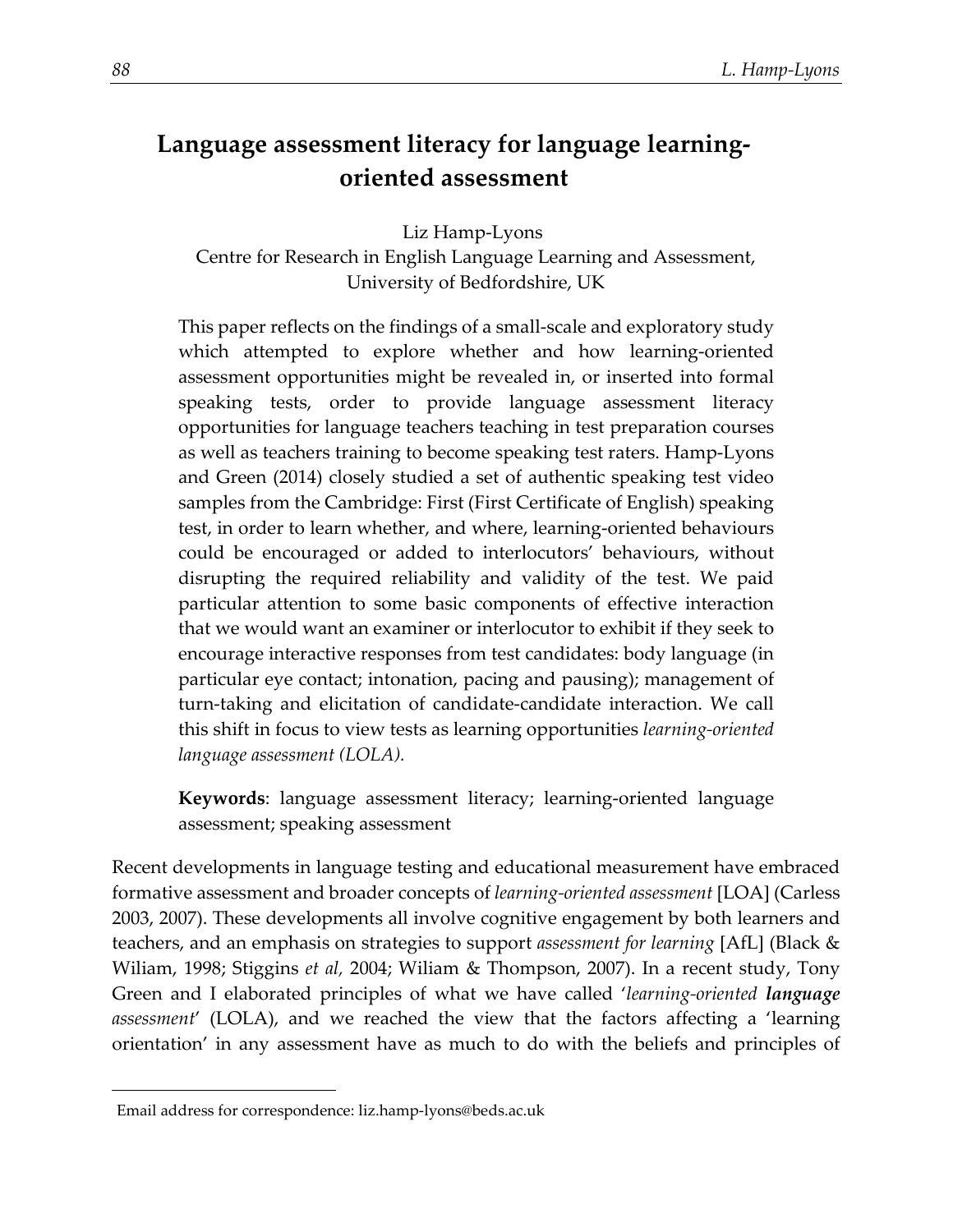teaching as they do with principles in testing and assessment. We chose a particularly challenging context in which to explore LOLA. We chose to explore ways in which we might support teachers and test developers to bring more learning opportunities into large-scale formal tests. With funding from Cambridge Assessment, we conducted a research project that aimed to explore whether, and how, greater pedagogical validity might be brought into such tests and associated materials. We chose to look specifically at the speaking test within the Cambridge: First (formerly known as FCE), an international English language test aimed at the CEFR B2 level.

# **Principles of learning-oriented assessment**

Although formative assessment and the cluster of assessment types usually associated with it are not completely distinct from the kinds of assessment usually grouped together under the term summative assessment, we have found it useful to identify principles and processes that are central to modern forms of formative assessment and link these specifically to learning-oriented assessment: in our case, to learning-oriented **language**  assessment.

Carless, Joughin, Liu *et al*. (2006) suggest that effective learning-oriented assessments are characterised by three essential features:

- 1. tasks are designed to stimulate effective learning;
- 2. learners are actively engaged in evaluating the quality of their own performance and that of their peers;
- 3. feedback is timely and shows learners how to act to progress their work, supporting current and future learning.

All three of these key aspects of learning-oriented assessments are very complex, and until recently have not been part of the (rather sparse) resources for language teachers wishing to increase their assessment literacy. In fact it is only recently that most language teachers have begun to see assessment as a part of the responsibility of the teacher rather than depending on large-sale tests to drive their assessment information. Therefore, drawing on the body of work briefly referred to above and on our own experiences as educators, test developers and trainers of test developers and users, we began by elaborating on these three foundational principles and placing them at the core of our definition of learning-oriented language assessment. We (Hamp-Lyons and Green 2014) then added two further key elements:

4. teacher questioning (Black, Harrison et al., 2003), and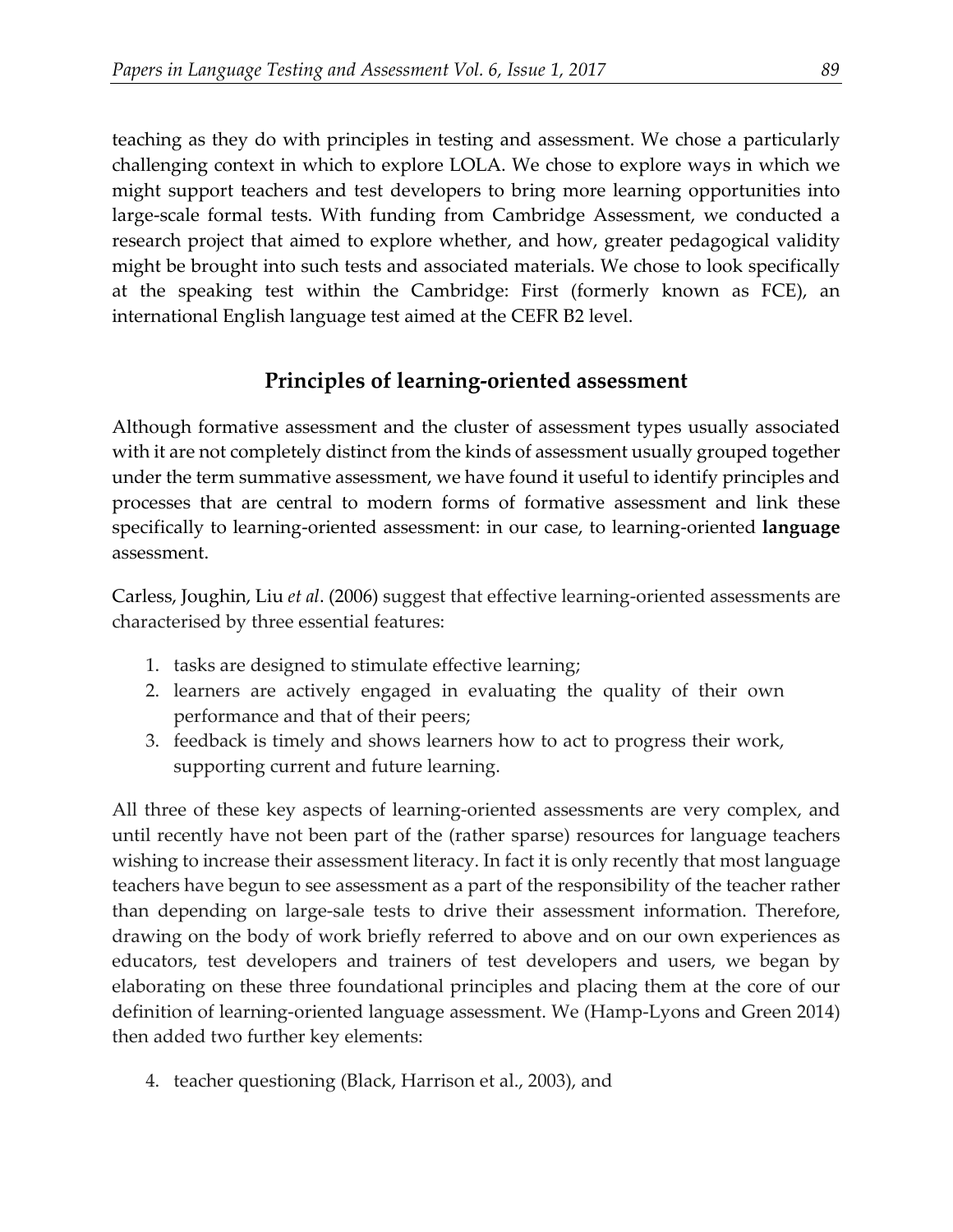5. scaffolding of performance (Shepard, 2005; Andrews, Clarke & Callahan, 2008).

### **1: Tasks that engage students in learning**

Assessment tasks can never fully replicate target language use in naturally occurring situations, partly because test takers are always aware that they are being assessed, and partly because target language use domains can never be fully defined or assessed. However, assessment tasks should lead students to engage in processes that develop their learning, and help them to build the skills they will require if they are to perform effectively in the real world. Language assessment tasks should emulate the kinds of tasks that language users engage in beyond the classroom or examination hall, that is, tasks that are marked by complexity and a degree of unpredictability. This means assessment tasks should be designed deliberately to be learning tasks. In learningoriented assessment the task is key, because "the overarching question is always 'How does this assessment practice support learning?" (Carless, Joughin, Liu *et al,* 2006, p. 9). If language assessment is to be language learning/language learner-oriented, assessment tasks must be selected and constructed so that they become learning tasks: the relevant skills need to be built into the assessment literacy materials for LOLA.

#### **2: Learner engagement, peer- and self-assessment**

'Sharing success criteria' is one of the key practices in assessment for learning, and it also increases learner motivation (Mak, forthcoming). Carless, Joughin, Liu *et al*. (2006) see awareness of the criteria for judging performance as helping students to close the gap between their current performance and the desired standard. Providing rating criteria and samples of performance at different levels for teachers and learners in preparing for a test gives teachers and learners the opportunity to build their understanding of the required performance standards and to take concrete steps towards progress. Teaching learners how to use assessment criteria as scaffolds to self-assess or comment on their peers' work stimulates the active engagement of learners in thinking about their own learning. Underpinning such teaching is a deeper reflection on the meaning and value of specific assessment criteria than many teachers have been prepared for in their initial training any 'language testing' course they may have had and calls for specific teacher assessment literacy materials.

#### **3: Feedback and feed-forward**

Feedback is a key route for a learner to understand what s/he has done well or poorly (and perhaps why); but when done well feedback can also be a mechanism for promoting learning. Feedback provides learners with guidance on what they can do to change their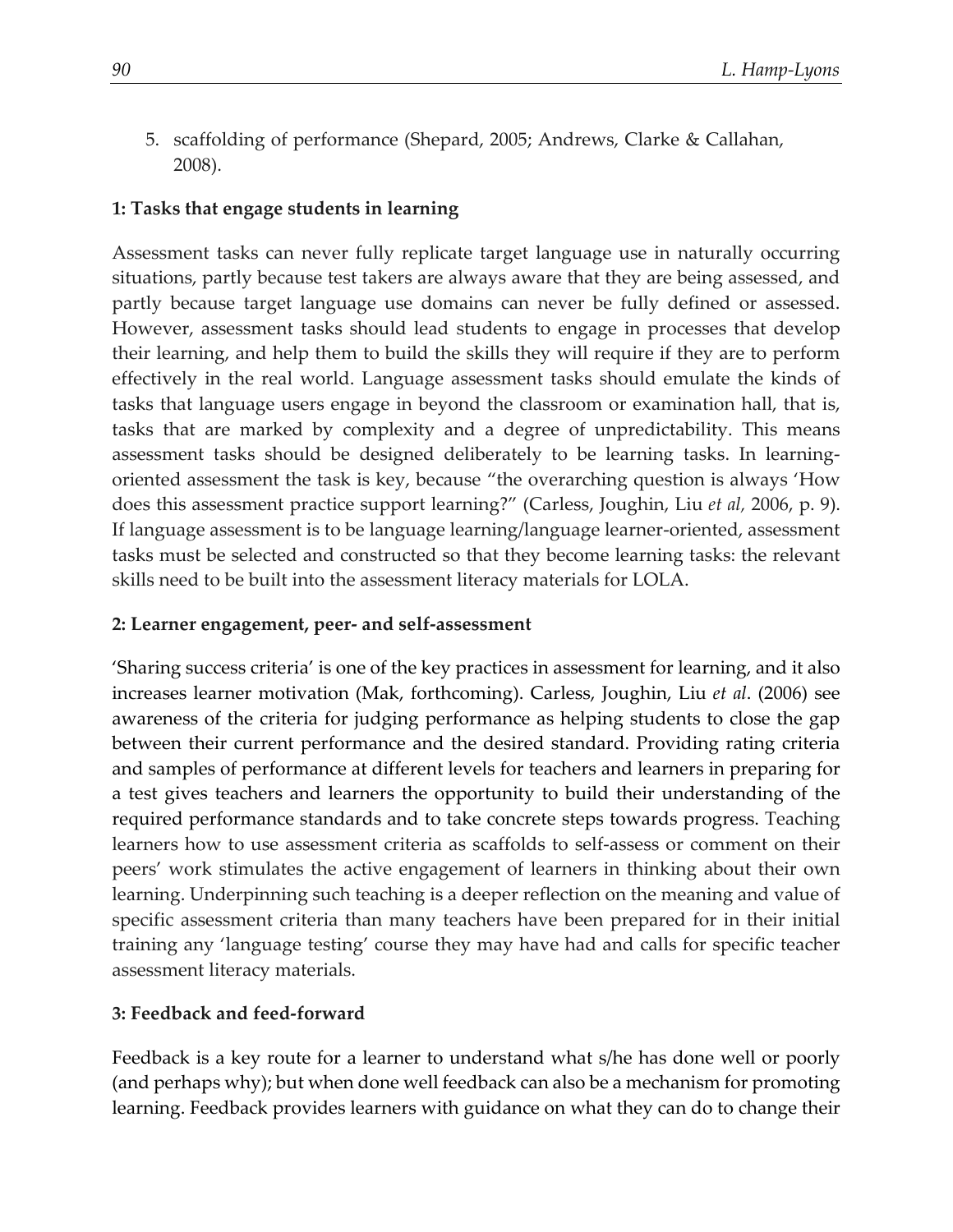performance in order to improve it on a new task: this is known as *feed-forward* (Duncan, 2007). Feedback fosters 'current' learning because it helps learners to build their understanding of concepts. Effective feedback becomes feed-forward when it supports the learner not only to improve on the immediate task, but also to generalize the feedback for application in other similar tasks—and to new tasks and new learning contexts. Faceto-face speaking tests have the potential to provide learners with at least two forms of feedback: immediate feedback ('feed-up') from the examiner embedded in interaction (in the form of prompting or error correction or similar interventions), and retrospective feedback provided after the event in the form of a test score or report on performance. The first of these can help learners to modify and improve performance and to learn how to perform better during the test event. Although the provision of retrospective feedback on speaking test performance is quite common, little research has looked at the use of immediate feedback practices during a speaking assessment event. In any test event, of course, it is difficult or impossible to integrate feed-forward in any planned way. However, as conceptualization and understanding of feed-forward grows, it should become possible to incorporate this into language teacher assessment literacy training and resources.

#### **4: Questioning Processes and Practices**

'Questioning' in formative assessment usually relates to how tasks are represented and negotiated with learners. But in speaking assessment (as in classrooms) the tasks in the formal sense of 'items' offered to learners are also potentially stimuli for students/testtakers to display their full range of ability beyond the narrow categories normally captured in rating scales. From the latter perspective, questioning should elicit the test candidate's best performance across all domains of language. Furthermore, in LOLA, good questioning by teachers (and assessors) is of course important, but learner questioning, in a wide range of modes and processes, is at least equally important. With encouragement, learners can use questions to back-channel, request clarification, elicit external feedback, plan learning strategies, self-assess, and use questioning as a spur to critical thinking (Hamp-Lyons & Tavares, 2011). Clearly, this complex aspect of language assessment calls for explicit assessment literacy support for teachers attempting the learning-oriented use of questioning.

#### **5: Scaffolding**

Scaffolding is a deliberate educational process by which skills or materials are introduced gradually to learners, and is a constant and essential feature of language teaching and learning. Questioning may be seen as one component of scaffolding. Effective scaffolding depends on teachers' skilled observation of learning and (at least in the case of language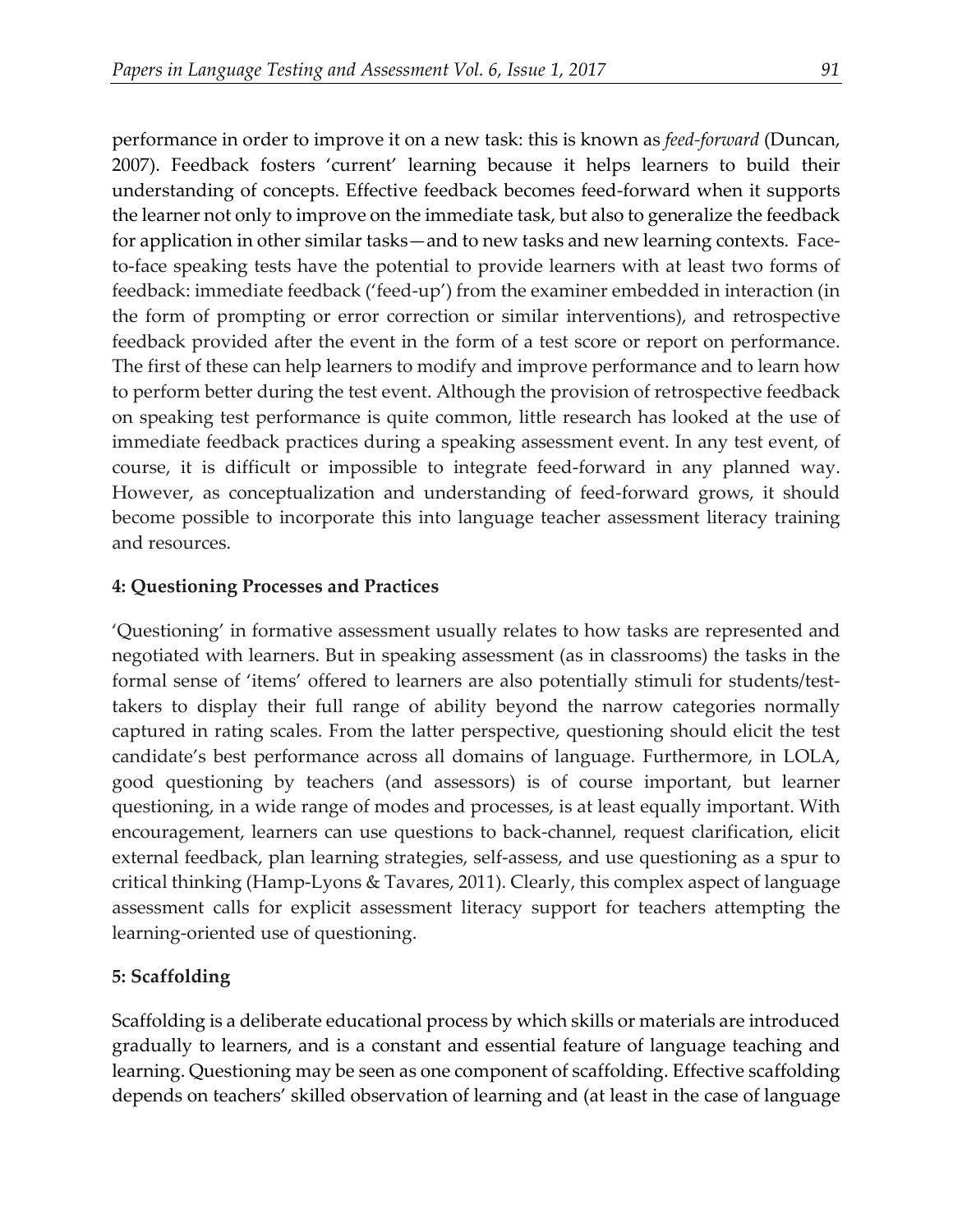learning) on their ability to work contingently and in real time with learners as they engage in language activity. Well done, scaffolding is very fruitful; however, concerns are often raised about 'unintentional scaffolding', the moments that seem to slip in to speaking tests, usually without the assessor or interlocutor being aware of them (Galaczi, 2008). This is a complex area of teacher assessment literacy, and seems to suggest that teachers, and teachers as interlocutors on speaking tests, need to become more aware of what scaffolding **is** before they could be expected to avoid it.

### **The LOLA model**

Figure 1 shows the foundational principles of learning-oriented assessment (LOA) and the key processes or strategies through which teachers and assessors can put LOA into practice, laid out beside their 'cultural equivalents' in large-scale testing. The model is conceptual: note that it does not suggest a contrast between summative and formative assessment in the sense that those terms are usually applied (see Hamp-Lyons, 2007 p. 494). Rather, it lays out the extreme points of the learner-oriented *vs.* authority-oriented continuum (here we use 'continuum' only metaphorically since there appears to be no research to identify the ends and parameters of a continuum in fact).

We believe that the special conditions of *learning-oriented* language assessment require an elaboration of this model, one that acknowledges the importance of interaction, as described by Young (2000), who uses the term 'interactional competence'. We therefore added a further row, to suggest the continuum between a language assessment that, through applying, eliciting and probing interactive competence, is in intention inherently construct representative, and one at the further end of the continuum is neither interactive nor learning-oriented: this is shown in Figure 1a.

| Learning-oriented assessment        | ⇔ | Large-scale testing               |
|-------------------------------------|---|-----------------------------------|
| Learning-focused tasks              |   | Judgement-focused tasks           |
| Scaffolded task completion          |   | Support not permitted             |
| Interactive/exploratory questioning |   | Interlocutor/assessor questioning |
| Learner-involved assessment         |   | Learner-excluded assessment       |
| Self-assessment                     |   | Authority assessment              |
| Peer evaluation                     |   | Authority assessment              |
| Learning-focused feedback           |   | Judgement-focused feedback        |
| Interlocutor scaffolding            |   | Summary decision reporting        |
| Immediate feedback                  |   | Delayed or no feedback            |
| Focus on feed-forward               |   | No feed-forward                   |
| Assessment is contingent            |   | Assessment is absolute            |

**Figure 1.** An emerging model of learning-oriented assessment and its contrasts with large-scale testing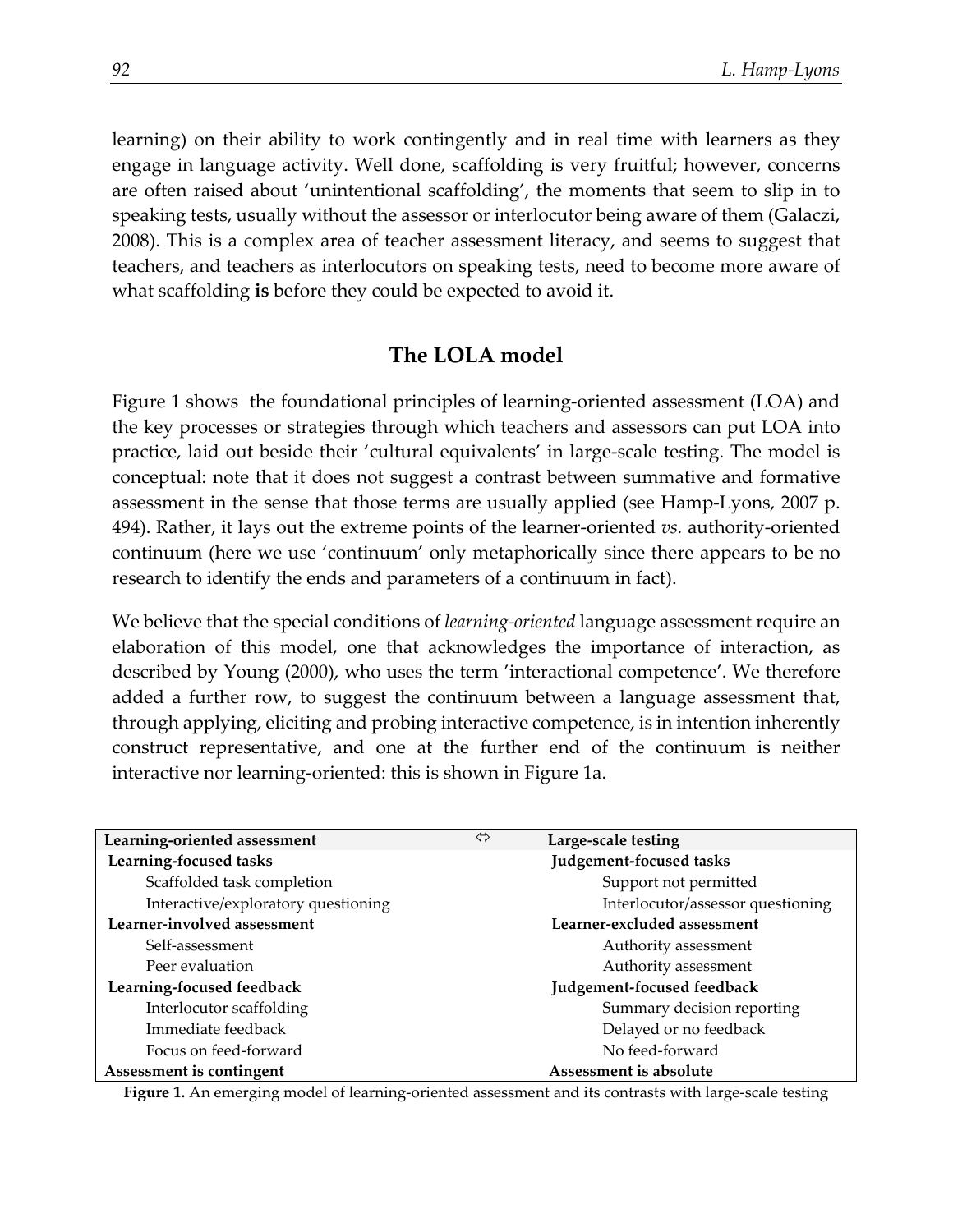# **The centrality of interaction in speaking assessment**

Although interaction has not itself been a core principle either in assessment for learning or in LOA, this is because most research has been carried out in subject areas other than language learning. In the context of **speaking** assessment, interaction can be considered both a key skill for language learners and a key context in which there should be fertile ground for the development of LOA opportunities, processes and practices – and assessment. Because the skills that underpin effective interaction are vital to successful communication and achievement of social and professional goals, we must make interaction a focus—of test items and task design, of the teaching in courses preparing for speaking exams, of interlocutor/assessor speech during the test event, as well as between interlocutor and candidate(s) and between candidates. The role and use of questioning, and the effective use of scaffolding are vital components of LOA as we conceive of it, and they are also aspects of a speaking test event that are most likely to demand or lead to the use of candidates' interaction skills.

| Learning-oriented language assessment is | Large-scale testing under- represents |
|------------------------------------------|---------------------------------------|
| $\mid$ inherently interactive            | the constructs of language            |

**Figure 1a.** Acknowledging the importance of interaction

When all elements of this model are present we may refer to the resulting forms of assessment as *learning-oriented language assessments.* 

# **The Study**

## **1. The FCE Speaking Component**

Candidates take the speaking component of the FCE in pairs or groups of three; however, throughout the test they are assessed on their individual performance and not in relation to each other. They are awarded marks by two examiners: an assessor and an interlocutor. The interlocutor awards a mark for the performance as a whole, using the Global Achievement scale, while the assessor awards marks for five individual criteria: Grammatical Resource; Lexical Resource; Discourse Management; Pronunciation; Interactive Communication.

The test lasts approximately 14 minutes, and the task types that occur in the test are Part 1 short exchanges with the interlocutor and with the other candidate; Part 2 a 1-minute 'long turn'; Part 3 a collaborative task involving the two candidates; Part 4 a discussion.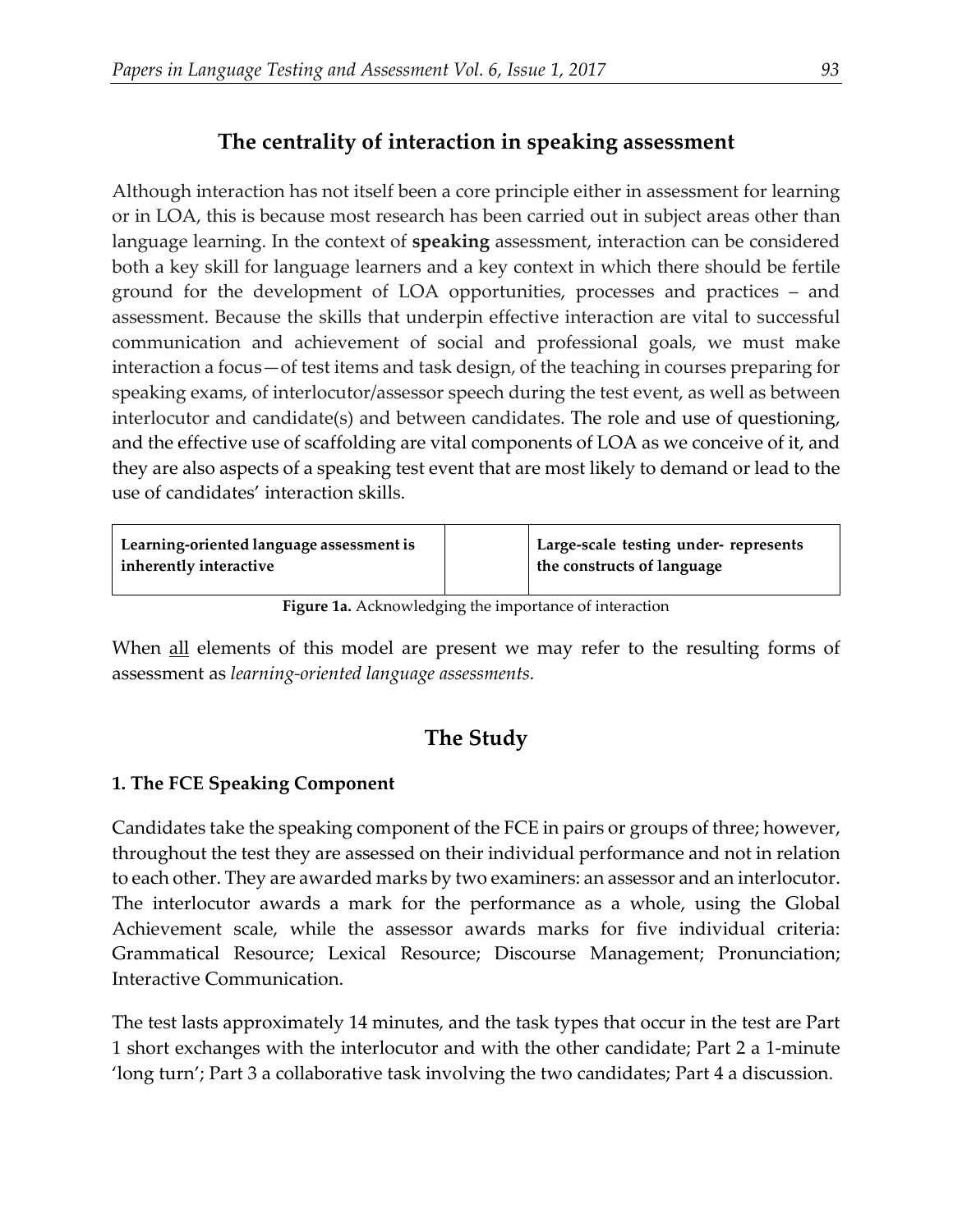The design of the test means that assessors can focus on different criteria in different parts of the test; but each student receives only one score on each criterion/domain, and not separate scores on each test part.

## **2. What do interlocutors do?**

Clearly, as in most paired speaking tests, most sections of the Cambridge: First Speaking test are dominated by interlocutor questioning. Little guidance is offered in teacher support materials on questioning processes other than a focus on the types of question that will appear in each part of the test and advice on interactive questioning as a strategy to demonstrate engagement to satisfy the 'Interactive Communication' criterion.

When Young and Milanovich (1992) looked at the FCE interview, they found a very unbalanced interviewer-candidate relationship: the interviewer displayed the features of power and the interviewee(s) displayed submissiveness. Goal-setting and expectations were very different for the interviewer versus the candidate, and questioning was driven by assumptions of fact-based answers. These findings and other Cambridge research led to a number of studies of interview discourse in the Cambridge Speaking tests and a decision to move to a more structured format.

Lazaraton (2002) discussing her studies of Cambridge oral proficiency interviews, specifically the CASE, had reported that interlocutors provided accommodations to candidates that were not specified by the instructions to and training of examiners/interlocutors. Over a period of years, these issues were pursued within Cambridge, first with 'main suite' exams and then with IELTS, and, as explained by Brown & Taylor (2006) led to the implementation of more rigorous rater training and the development of a more structured interlocutor frame in order to ensure that there would be less variation in the interviewing technique of examiners. However, research on the effects of accommodations by speaking test raters on student test-takers have shown mixed results (Ross 1992; O'Sullivan & Lu (2006). To my knowledge, no studies reporting assessment literacy training for new or experienced raters have been done.

## **3. Is there a language learning orientation in FCE Speaking?**

To study this question, we studied four FCE Speaking test standardising samples and six other samples, and paid most attention to the standardising samples since they are taken to represent the official Cambridge view of what an FCE Speaking test event should look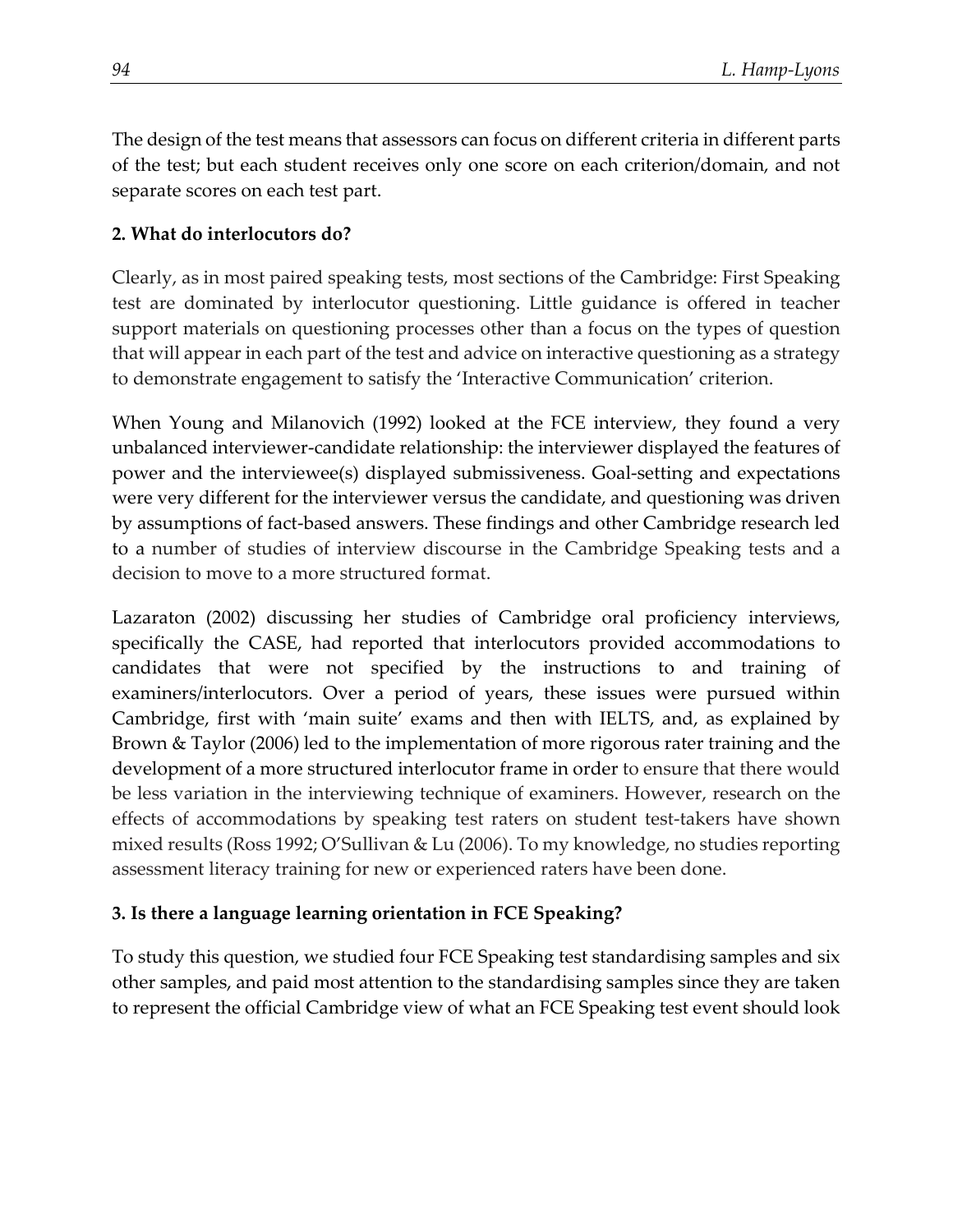and sound like. [2](#page-7-0) We drew on cognitive validity theory (Weir 2005), conversation analysis (Seedhouse, 2005) and models of interactional competence (Young, 2011). Nakatsuhara (2008) identified substantial differences in interviewer interactional behavior, and Nakatsuhara (2009) found a range of interactional competence: scaffolding behaviour, use of body language, negotiation of meaning; topic personalisation; types and frequency of sequence-openers; joint utterance completion, avoidance behaviour, involvement of jokes and turn-taking.

Bringing these aspects together with our focus on looking for a language-learning orientation in these formal test events, Hamp-Lyons and Green (2014) intensively studied the samples we had been given and came up with the following key categories of interlocutor behavior which seem the most supportive of what we have called '*learningoriented language assessment'* (LOLA):

- body language including eye contact
- topic maintenance and management
- intonation, pacing, pausing
- clarification strategies (or absence of)
- **•** error correction or repair
- management of turn-taking in paired section
- $\blacksquare$  elicitation of candidate-candidate interaction

In this paper I look at several examples of interlocutor behavior, trying to identify LOLApromoting and LOLA-potential as well as LOA-discouraging behaviours, with a view to building teacher/interlocutor assessment literacy materials from the data. Where it was also possible (depending on time of shift of camera angle) to confidently relate candidate verbal or non-verbal response to the immediately-preceding interlocutor behavior, relevant comments have been included. Green (this issue) discusses LOLA promoting behaviours and potential strategies for teachers and learners in the test preparation materials.

# **Learning orientation in Part 1: Interview**

In Part 1, candidates are introduced to the interlocutor and assessor, and are asked simple questions intended in part to put them at ease. The assessment focus during Part 1 is on general interactional and social language: ability to provide information about oneself and to offer personal opinions on a range of topics. Although this section is described as

 $\overline{a}$ 

<span id="page-7-0"></span><sup>&</sup>lt;sup>2</sup> Our samples were provided by Cambridge ESOL. However, examples are available on the internet: the sample here, on YouTube, is an official Cambridge ESOL video: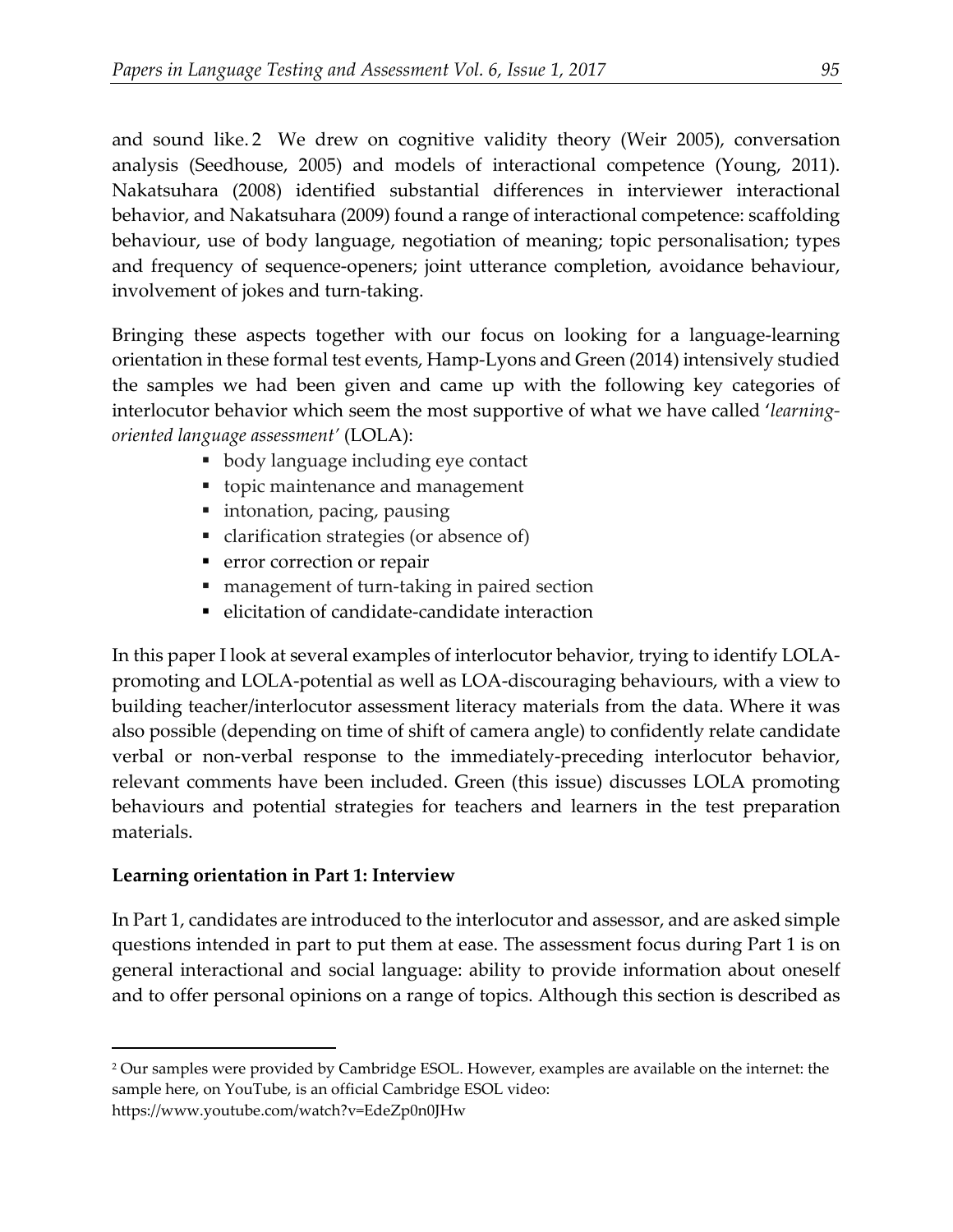"short exchanges with the interlocutor and with the other candidate", we did not observe any cases of interaction with the other candidate in the 10 sample interviews provided.

## *Eye contact*

Often, when conversation data is transcribed, body language is not transcribed, or only limited body language data is recorded. Language testing is turning its attention to language as a whole structure of meaning over multiple channels, and eye contact, proximity behaviour and so on are increasingly of interest. Research increasingly supports the claim that "gaze functions to provide information, regulate interaction, express intimacy, exercise social control, and facilitate service and task goals." (Kleinke, 1986, p. 78), and business negotiation manuals always stress the importance of eye contact in establishing solidarity. Research into the effects of eye contact on the elaboration of speech in oral interviews would be valuable, perhaps most importantly with lower proficiency candidates.

Because of the importance of questioning as an LOA-promoting process, and indeed of questioning in the classroom, we might expect this to be a fairly natural shared experience for candidates and interlocutors – and in some cases it is. But there are fairly frequent instances of the interlocutor failing to make eye contact with a candidate, or making eye contact at an inappropriate moment:

## Extract1 1: FCE Interview A:

Interlocutor (Int): (eyes down) First of all (makes eye contact towards both candidates) we'd like to know something about you, so I'm (eyes down) going to ask you (glances up) some questions (eyes down) about yourselves (3 sec pause/silence, eyes still down)… (looking up) where are (looking at S1) you from .. (name)?

Unfortunately, we do not see the candidates' reaction while the interlocutor is speaking: but the moments of eye contact are out of phase with the meaning of what Int is saying: when someone tells us they are going to ask us a question (especially in a high-stakes testing context) our attention is fully on them and we are expecting them to look at us. In this case, Int looks *down* when saying "questions" and there is (what feels like a long-ish) pause before she looks up quite suddenly and asks (with gaze apparently toward the two candidates in general, although our angle of sight is very poor) and only after "are" does she say "you" while noticeably turning her head to look at <u>one</u> candidate. This (what felt to us) inappropriate eye contact practice was repeated at times throughout this interview and in two others where we saw this examiner. This is not *learning-oriented assessment* in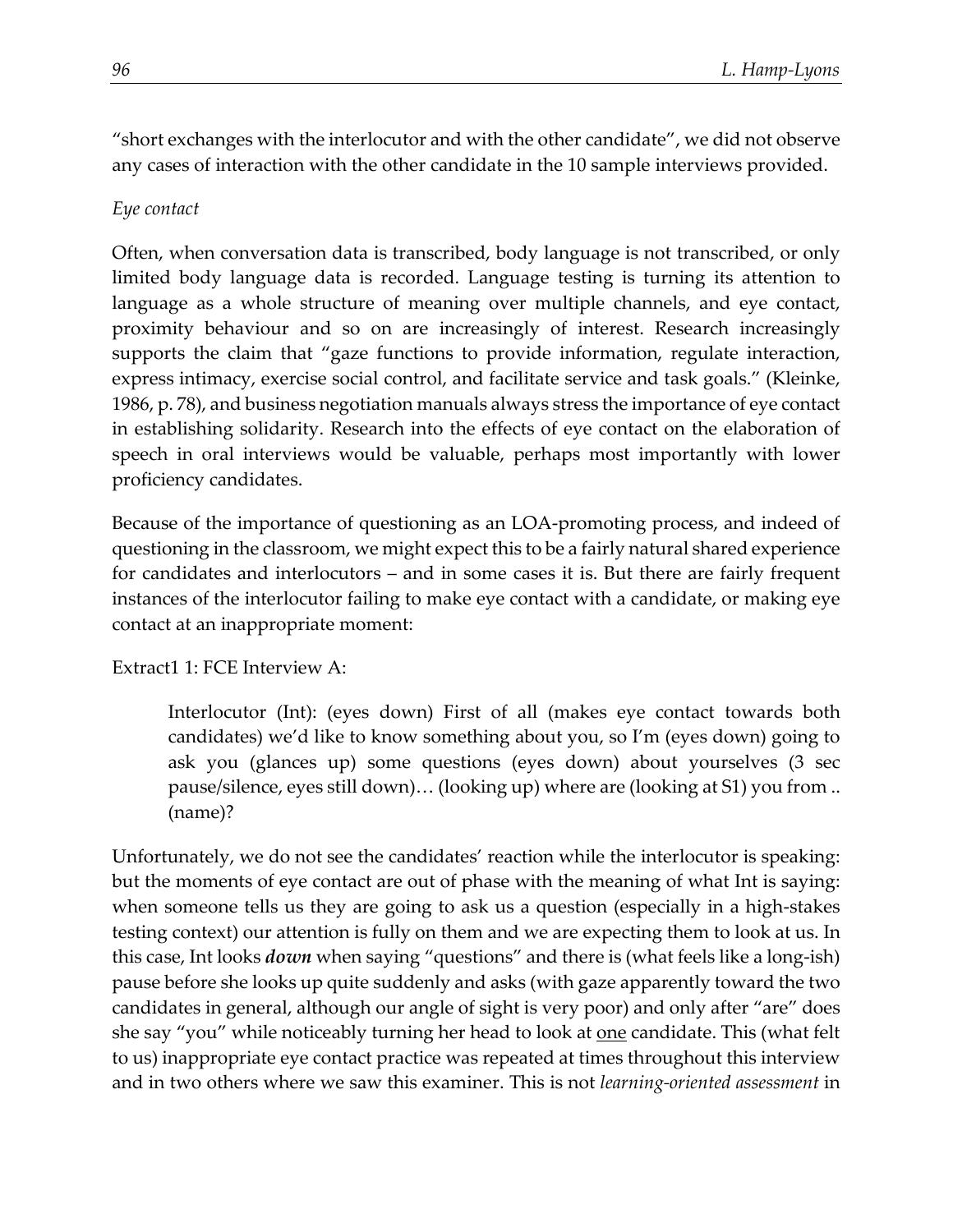action nor any precursor of it. The need to remain close to the frame is evident in the interlocutor's body language, specifically eye contact and gaze patterns, during Part 1.

#### *Topic initiation and maintenance*

As Young (2011) indicates, one of the essential discursive practices of effective interaction is topic management: that is, the ability to identify and follow a topic; to notice and react to topic shifts; and to appropriately shift and/or nominate new topics. Young notes that '[t]opic management includes preferences for certain topics over others and decisions as to who has the right to introduce a given topic, how long a topic persists in discourse, and who has the right to change the topic' (p. 8). In OPIs topic management can be a problem area because the interlocutor-candidate(s) encounter is neither natural nor equal. Not surprisingly, in all the standardizing samples we observed some instances of sudden topic shift, or failure to maintain topic, by the interlocutor: for example:

Extract 2: FCE Interview A:

S1: I like my Korean food and … (0.50-1.03--very hard to understand pronunciation: looks like S2 is not understanding)

[*During this 13 second turn there is no clarification request, request for repetition, or error correction, from I*]

Int: (smiles) 'kay (draws breath creating a pause: renews eye contact) Do you come from a large or small family?

The interlocutor can be forgiven for not understanding S1; but the rejection of all of the previous turn and the immediate move to a new question with the same candidate is quite the opposite of learning-oriented. This unannounced topic shift would be difficult to manage in normal conversation between speakers of the same language: in discussion between speakers of 3 different languages, and especially immediately after a failed attempt at interaction, it is quite marked. S1's confusion is evident in the very short following turn and S1's eye movement, looking up and right as if for external input:

S1: er… er… I'm from.. small family (looks into distance (… nods) … (looks at I)

However, the following interlocutor handles the difficulty of topic progression and of eye contact in this artificial context effectively:

Extract 3: FCE Interview C: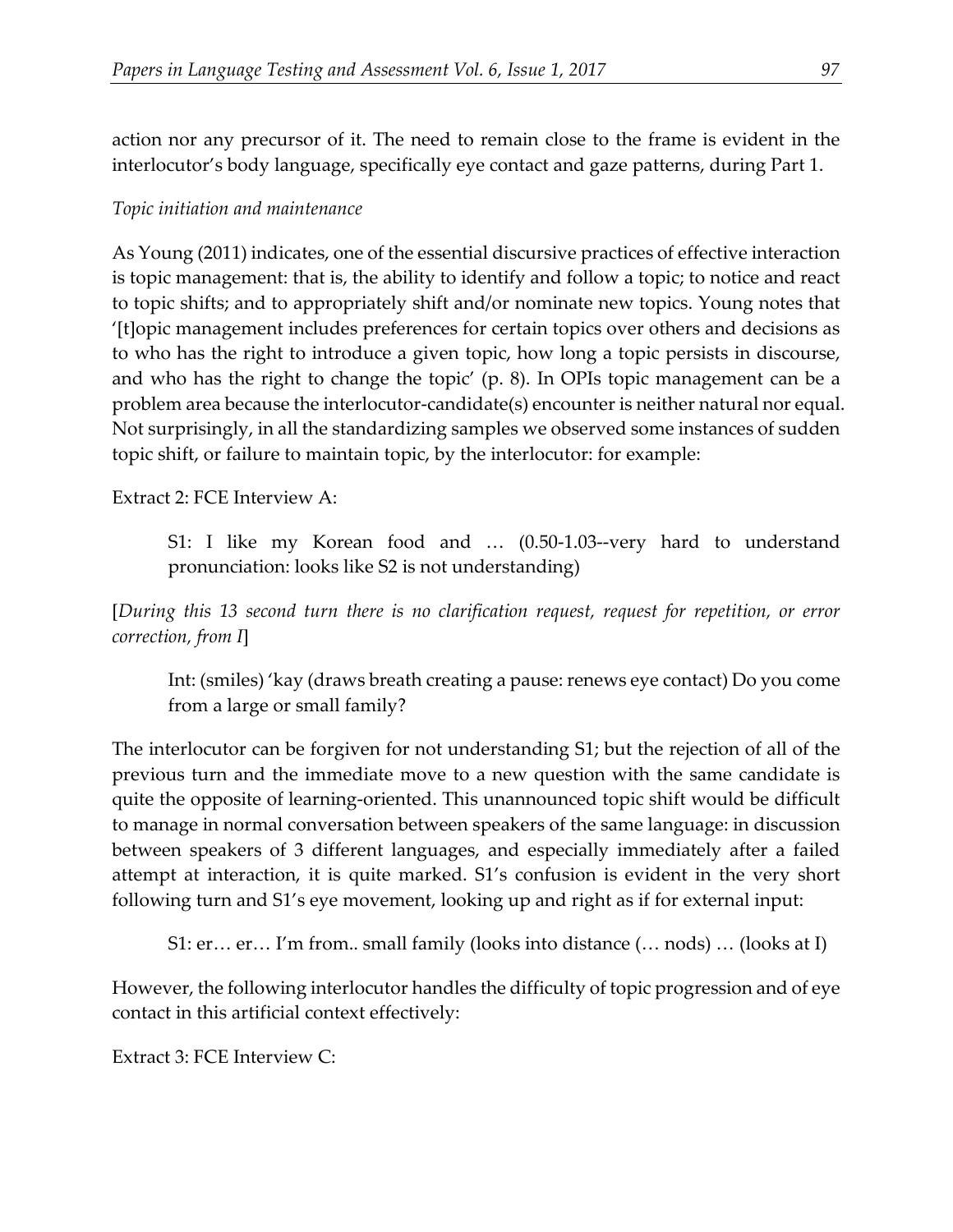Int: Looking at S2) So (S2'name) (looks down a second) What do people do in their **free** time (looks down, then up).. where you live?

S2: (1.12-1.27): We have a very big park [15 sec turn]…

Int: ah **hah** (looks down then up) (S1's name), what do you do enjoy.. um (glances down) (hand gesture) doing *in the evenings*? (this phrase is spoken faster and with rise-fall on *evenings*)

Int's insertion of "in the evenings" in place of "in ... free time" into the frame, coupled with a slight stress and tone emphasis, resulted in noticing and comprehension, and a fruitful turn, from S1. Whether or not this would be considered deviation from the frame is unreported. In the next turn, Int needs to at the same time shift the topic and address the other speaker: she begins by turning her body slightly to S2 and naming her:

Int: (Name)… What did you do last weekend?

S2: I went to London.. because I'd like to visit the… Tower of London (continues)

This interlocutor's use of gaze and the slight pause before addressing the question to S2 seems to be effective in priming the candidate for a turn, as the candidate speaks for 23 seconds.

#### *Intonation, pacing, pausing*

In considering why, in addition to the problems with eye contact and topic management in Interview A, Int A conveyed a sense of being less oriented to the candidate than Int C we noted rather fast speech patterns, and pauses that appeared to be 'interlocutororiented', by which we mean that they occurred when the Int needed time to think or make strategic decisions on how to go forward. In contrast we noted a slightly slower pace of speech from Int C, and very short but observable pauses in putting questions to candidates, which we suggest were more candidate-oriented, suggesting an inclination towards a learning orientation.

## **Learning orientation in Part 2: Individual 'long turn'**

Part 2 consists of an explanation and directions by the interlocutor, and a one-minute turn by one candidate to describe a visual, followed by a shorter turn (about 20secs) from the second candidate giving their own opinion. In the samples we viewed there was almost no occurrence of eye contact between the two candidates, and no case where the Int managed to facilitate a S-to-S exchange. In fact in some cases the speaking candidate remained eyes/head down throughout her/his long turn. One sample was remarkable in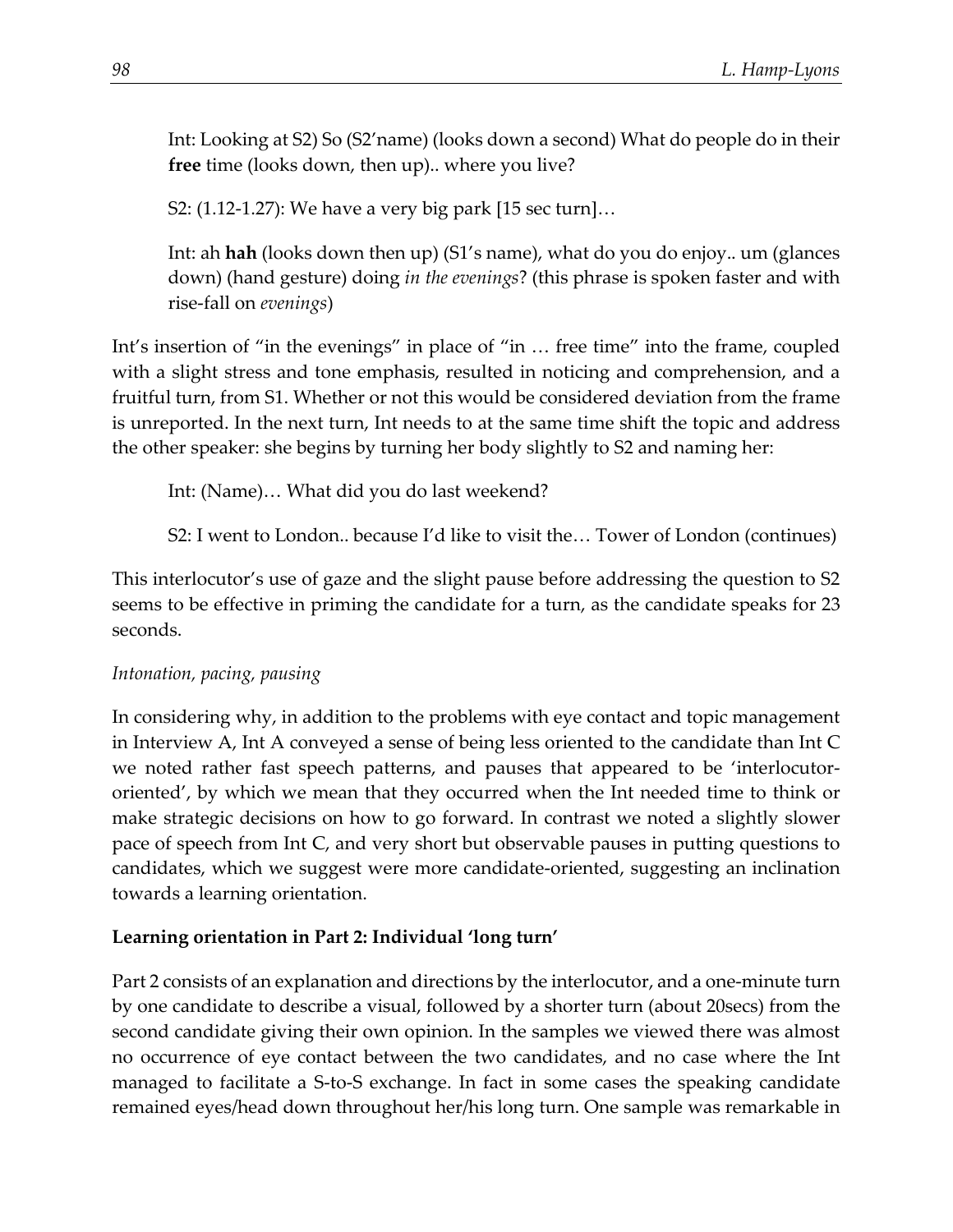that both candidates kept their voices completely flat throughout their long turns (even though one of them made quite a clever joke) and nor did they make eye contact with the Int.

In our Part 2 video samples we saw no occurrences of **clarification strategies,** very minimal **self-repair,** and no occurrences of **Int error correction.** There was almost no opportunity for Int-S interaction because of the structure of this part: instructions were delivered as a monologue which closed with 'OK?" or 'All right?" from the interlocutor. Much of the time the camera was directed at the pictures and not at Int or the Ss, so we could not observe interlocutor **eye contact**. **Pacing** seemed a little slower than in Part 1 in most cases, but we did not use a time counter.

In terms of the principles of LOLA it would seem that Part 2 offers opportunities forinitial scaffolding, reformulation or narrowing the task by the Int to provide the S with enough grounding to get started on the intended task. Whether that would be judged to be too much or inappropriate support in the speaking test context would depend on the construct behind the test design that has led to candidates being given such a task. However, it seemed evident to us that the requirement of control over the input and interaction with the candidates results in much narrower ground for language learningoriented strategies for the interlocutor

## **Learning orientation in Part 3: Conversation**

Brooks (2009) found that "when test-takers interacted with other students in the paired test, the interaction was much more complex and revealed the co-construction of a more linguistically demanding performance than did the interaction between examiners and students. The paired testing format resulted in more interaction, negotiation of meaning, consideration of the interlocutor and more complex output." (p. 341). In line with Brooks, in Part 3 we saw more linguistic range and more interactional strategies, as the extract from this interview illustrates:

Extract 4: FCE Interview D: The task is to choose from a selection of pictures of holidays which ones would be best.

S2: So "C", what do you think about we visit Europe by train?

S1: By train? Um.. it's a good... it's a good transport, train.. because it's quite safe.. you don't have to take care where you are going… and you are very quickly from one city to the other one… and you can (mumbles)

S1: [yeah...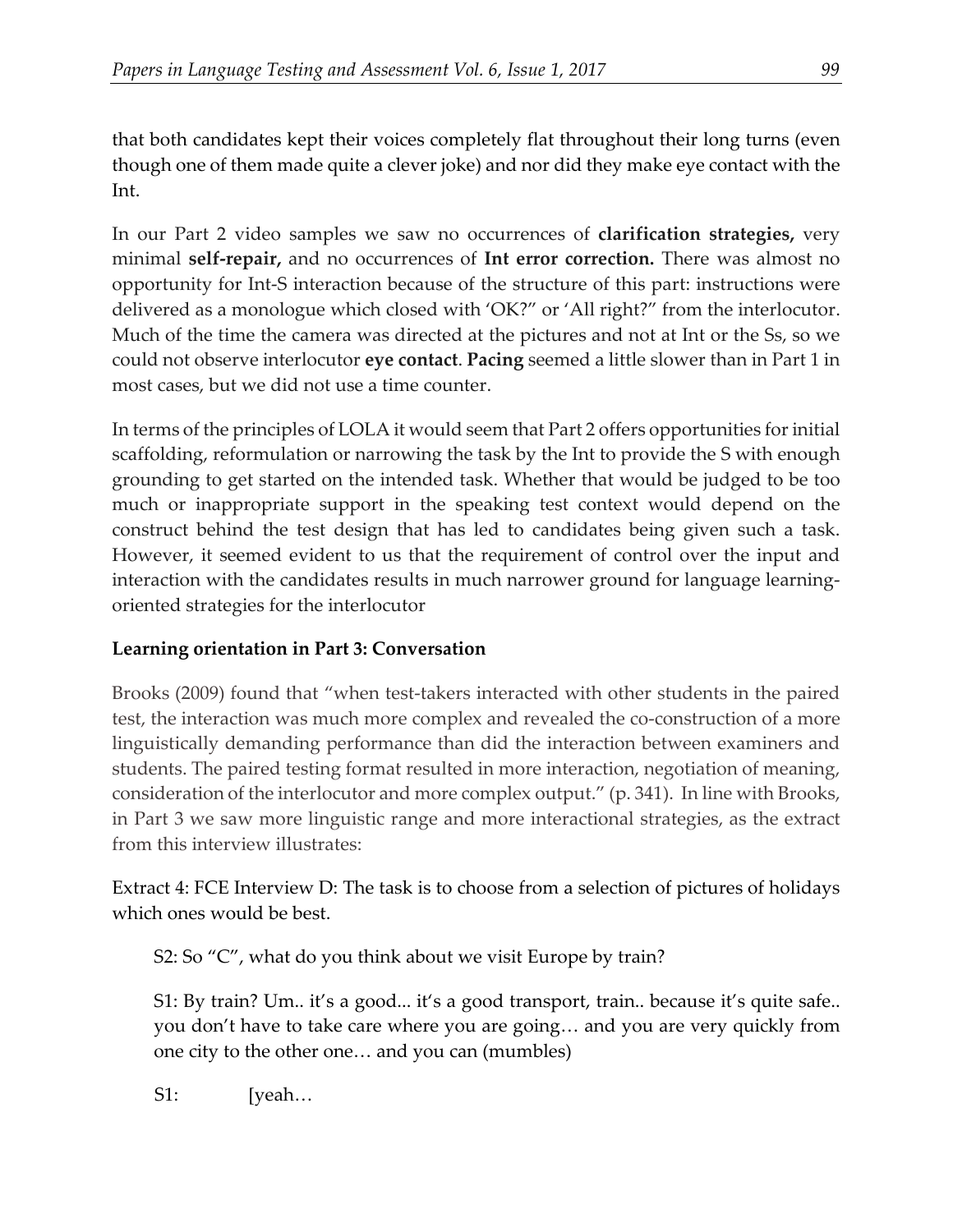S2**:** [… different cities

S1: (loudly) and you can go with your friends

S2: yes, yes

S1: and I think for young people you have (hand movement) very.. cheap prices… to go by train around Europe

S2: yes, yes

S1: hm hmm

S2: … and very safe

S1: yeah

This interaction looks and sounds quite like a conversation despite the inevitable artificial context of the interview room. The candidates make eye contact, turning towards each other as they speak, their turns overlap, and they look at each other while listening. There are plenty of non-verbal as well as verbal markers of agreement and solidarity: nodding, smiling, hand gestures. The intonation and pacing are natural for NNS-NNS conversation at this level. Each candidate contributes new information with some degree of enthusiasm in their intonation. However, the next extract from a different video sample shows something different:

Extract 5: FCE Interview B: The task is to choose from a selection of pictures which three jobs are the best.

S1: "Ye-es… I agree with you (flat)… but then um.. I think this job (points) would be quite interesting and er nice to hear about and er... to have it (downtone).

S2: er.. I disagree with you (flat) because if you do that job for many… er … for long time, at last you 'll be bored I think (flat)

S1: (flat) Ye..es.. -and you will (slightly lifts the tone and speeds delivery) be fat also. *(S2 looks at her and laughs: she has not looked up, but smiles when she hears his chuckle)*

These Ss have clearly prepared thoroughly for the test and know exactly what to do. (This was the case to some extent with all the samples we saw.) They begin the task without interaction over organization or strategy. They each in turn use appropriate, formulaic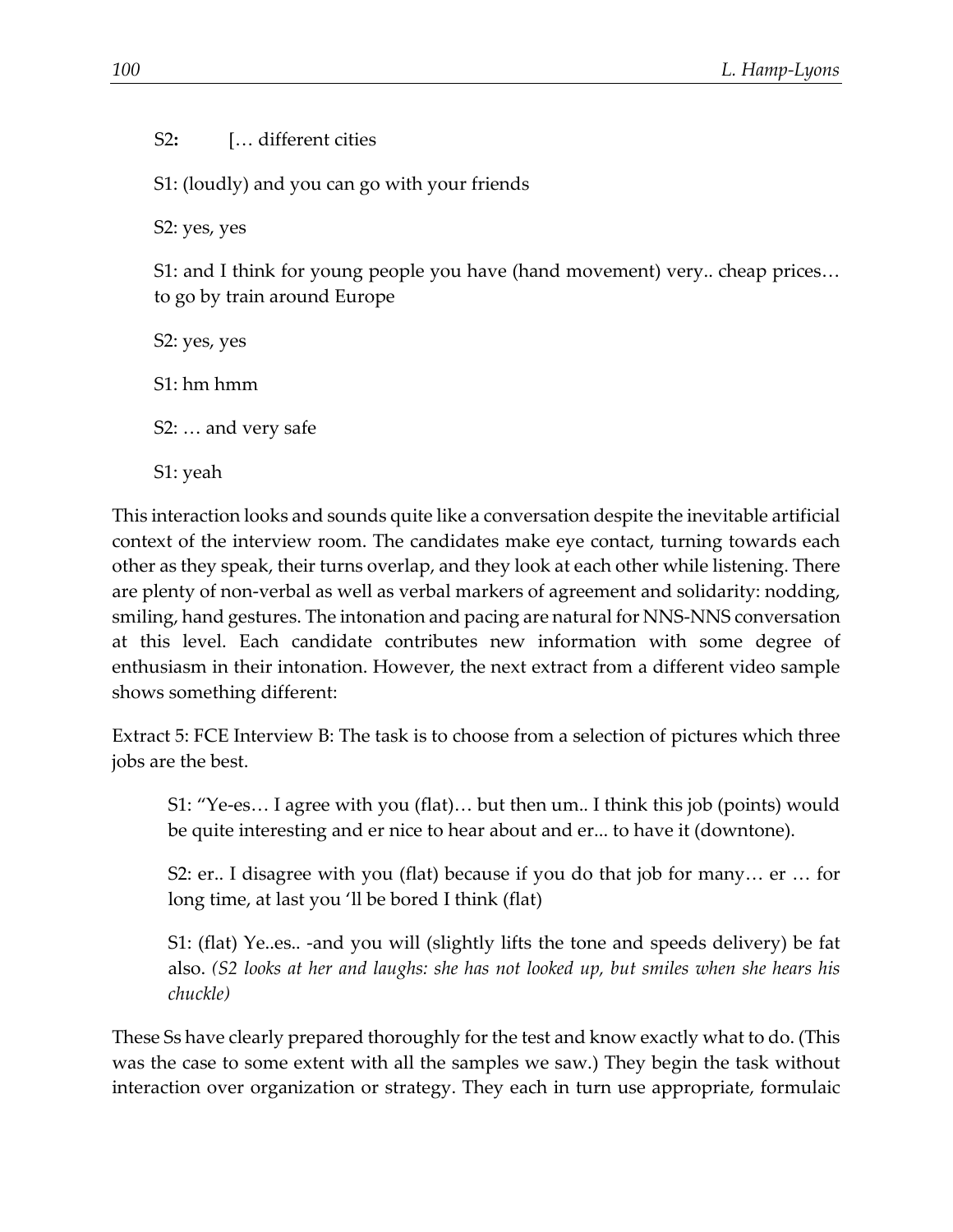turn-taking language, agreeing then disagreeing with each other. They carry through the task exactly as instructed. However, their voices are flat almost throughout and they make very little eye contact.

In terms of **management of turn-taking**, in Part 3 this is all done by the candidates themselves, although it seems to result in stilted turn exchanges. Despite the existence of a substantial body of research on conversational turn-taking, much more and closer research within the context of language tests is needed before it would be possible to identify causal factors of the differences between the two interactions discussed above. However, it seems evident that at a modest level there is a learning orientation in the way the candidates in Interview D are involved in their interaction that is absent in Interview B. Is it language that is being learned, or accommodation? Does the difference affect scores? We don't know—but surely we should try to find out. There are many tools of discourse analysis and conversation analysis as well as of lesson planning in teacher education that could be brought to bear on activities to go beyond teaching the 'rules' of turn-taking and towards helping learners see what makes real conversation and help prospective candidates to develop strategies they can apply within the test itself. This suggestion moves towards the idea, often raised recently in professional conferences, that there should be assessment literacy materials available for learners/test-takers as well as for teacher and test raters/interlocutors.

## **Learning orientation in Part 4: Discussion**

At the time of this study<sup>3</sup>, the free Cambridge English teacher support resources offered teachers this task to prepare their learners for *Cambridge: First* speaking:

'Imagine you are going to interview a famous explorer. Think of five questions you could ask. Your questions should encourage the explorer to speak as much as possible. Write your questions in the spaces below.'

The stated intention here is to show "how open questions can help to elicit more ideas than yes/no questions". However, in all ten samples we viewed, the interlocutors approached the 'discussion' task as a topic continuation from Part 3, using a series of questions addressed to one or other of the candidates, as this extract illustrates:

Extract 6: FCE INTERVIEW B:

 $\overline{a}$ 

Int: Do you think it's useful for students to hear about people's jobs?

<span id="page-13-0"></span><sup>&</sup>lt;sup>3</sup> The Part 4 section has since been updated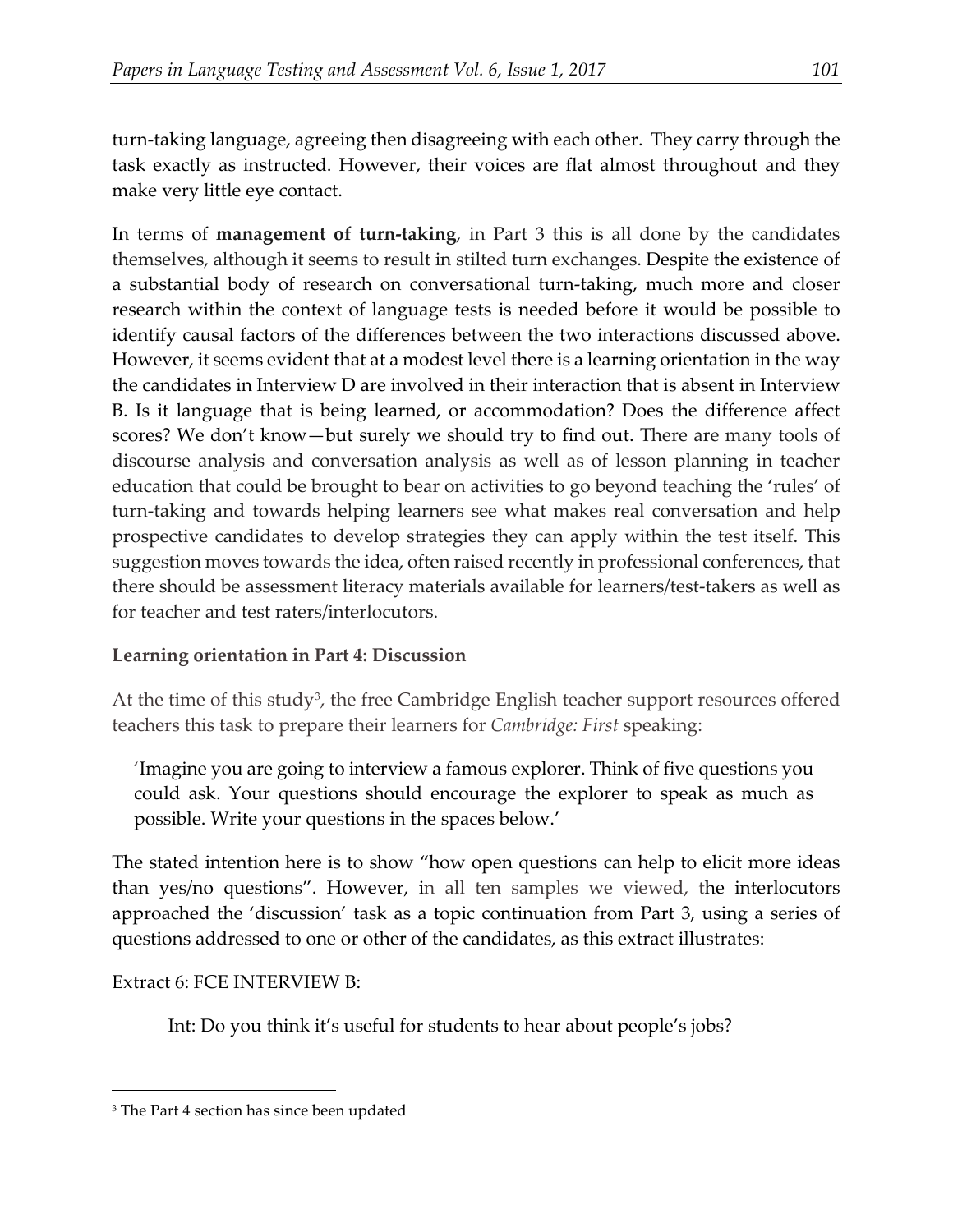S1: It's very useful. And it (have?) "becaw"-become compulsory subject to school—(louder) so that children have to be informed for what job they have to follow er.. what jobs er lot of money.. so they can leave (live) their lives good and nice (falling tone)

Int: Thank you (looks down, then up) (Name), how well do schools prepare young people for work?

S2: I think very good (makes eye contact, nods) we can have all the information we want… and erm.. it's very good.. because students must know a lot of things about jobs… and I think er.. from school we learn all the things we want (nods)… and we need (falling tone)

Int: (Name) how difficult is it for young people to find work in your country?

S1: erm.. I find that the students and…the young people in general … it's difficult to find a job and not so ..diff--more difficult to find a job that… interesting

These two students by this point were a little more animated than in Part 3 and there seemed to be opportunities for Int to take a step back and monitor the discussion between the two of them, 'lubricating' it with back-channelling. But as the extract shows, this did not happen. Probably as a consequence, we did not see candidates "show how (they can use) open questions… to elicit more ideas than yes/no questions". There are no occurrences of **candidate-candidate questioning** or other interaction during Part 4 in these samples; we did not see any attempts by interlocutors to elicit inter-candidate interaction, nor did we see any three-way interaction. In order to fully understand why this is the case, we would need to see interlocutor/assessor training materials and to participate in or observe a training session/programme. However, it is clear that initiating somewhat spontaneous 'discussion' effectively enough to set it going and then let it run on its own steam requires interlocutors who have the requisite skills and confidence to facilitate that type of peer-to-peer conversation. This should be within the reach of many FCE candidates: LOLA-focussed teacher materials and training sessions could be very valuable here.

In the next Part 4 extract, we see a student who seems to be below or borderline to the required standards, and Int is probing for further evidence, giving the impression of a less authentic-style 'discussion':

Extract 6: FCE interview A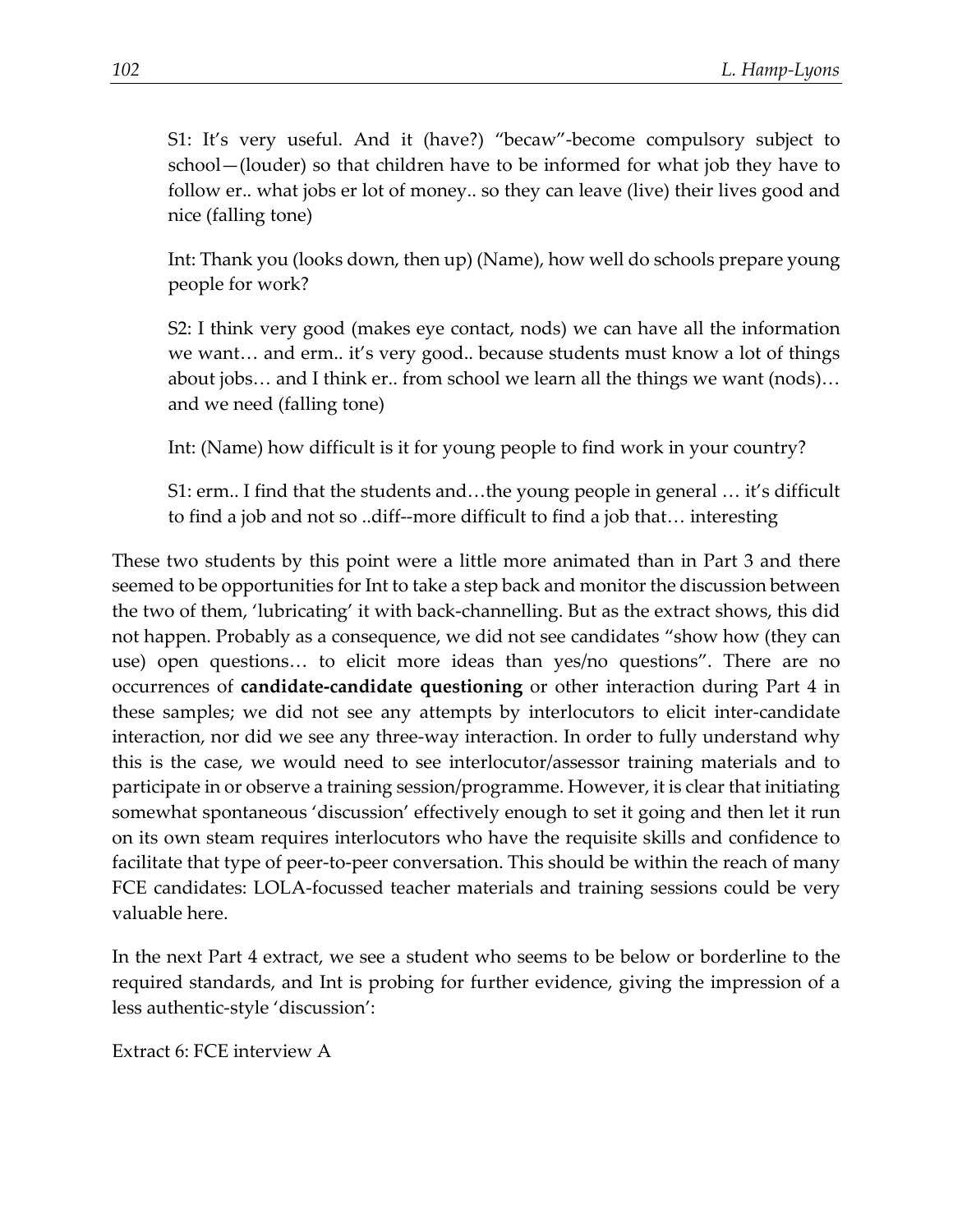Int: Do you like the idea of these changes, or do you think the lake should be kept as it is now?

S1: ummmmm…. Can you repeat?

Int: (exact repetition)

S1: I think if we keep as now is better than.. change… m…

Int: S2?

S2: I think some change can be done but not.. too much

Int: Why do you think people like to spend their free time in the countryside? (S2)?

S2: Because it's quiet and you can relax yourself and have er and stay in the .. nature because sometimes people needs.. who living in the city they forget about the beauty of the countryside and sometimes you need to go there to remind you ..of so many beautiful things

Int: S1??

S1: I think just-the most important thing.. wants to be (mumbles) … because many people live in.. live in cities and they can't be the (?) because they are very busy and they have to work every day and maybe they go to holiday to the.. to the countryside

(Int: yes)

Int: How important is it for children to experience life in the country… (S1)?

S1:I think it's very important for children because… mmm… er… yes.. if er because some, many children they are living in city and they are very [selpish?] and they er have a chance to live in countryside they can be less er selpish.. so I think (smiles) it's good for children

Int: mm (nods)… Why might people who live in the countryside want to visit the city? (**now** looks at and names S1)

S1: It's like same thing. e.. if I live in city maybe I want go in country but.. maybe if … their life is too relax maybe er.. maybe their life is too relax maybe they want.. visit.. but maybe some day maybe they don't like city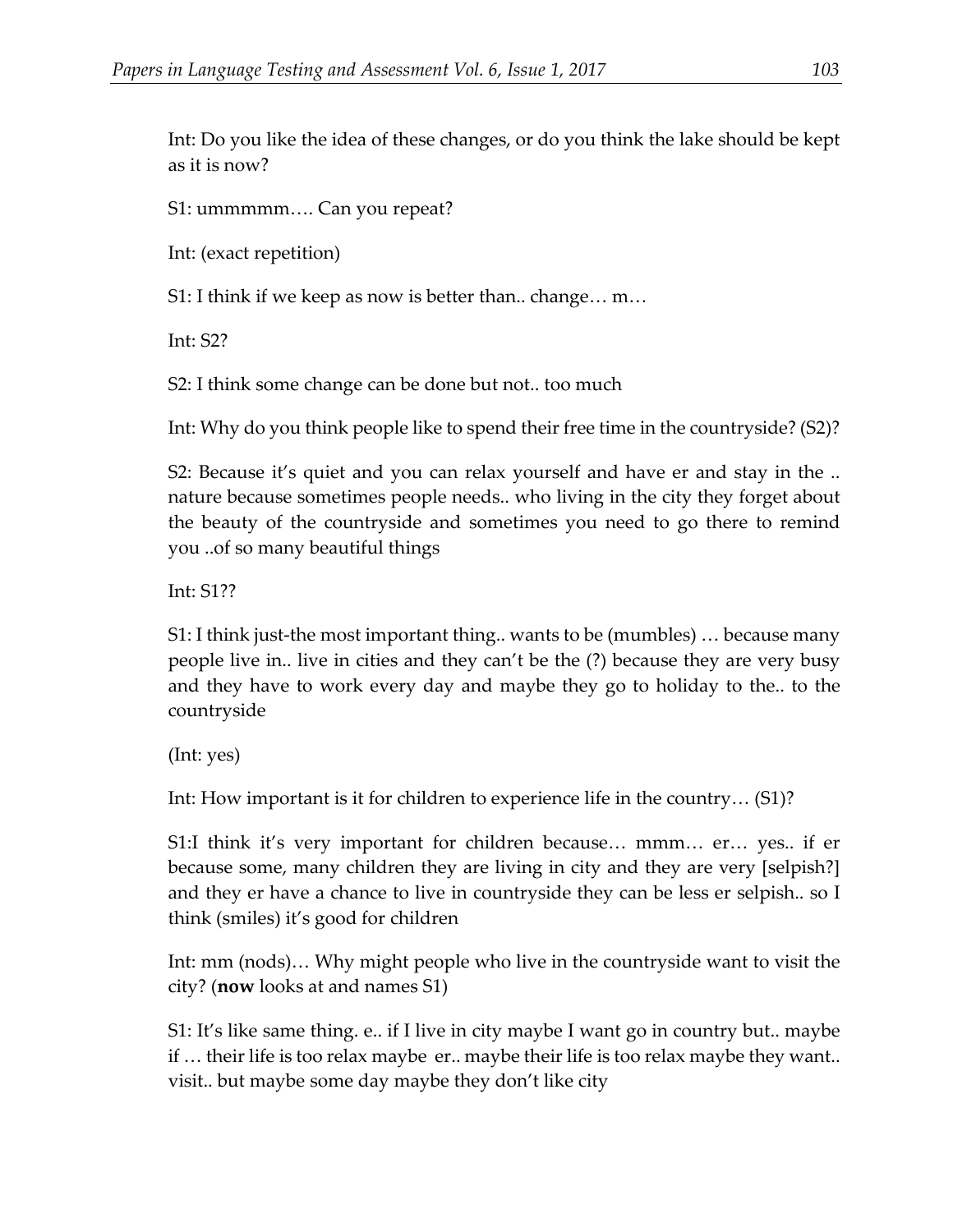Int: m hm.. S2?

S2: Ye I agree with (S1)

This was the only instance of a student verbalising a request for clarification in the samples we viewed. Perhaps the combination of two choices—do you like X or do you think Y? with the immediate qualification "should be kept as it is now?" was too grammatically complex for this candidate. After the exact repetition, S1 manages a limited answer: Int's strategy of then turning to S2 and asking the same question (which was not otherwise in this Int's behaviour) is reminiscent of classroom teacher data showing that when a teacher does not back-channel to a student's response but repeats the question to another student, this means the 'answer' was 'wrong'; and that students recognize this. This set of turns seems not only not to be a discussion, but instead to be another questioning session, with the questioning intensively focused on S1, the weaker of the two. Throughout this interview S2 has been part-turned towards S1; the Int's face is mobile and empathetic when S1 is speaking. This was clearly a LOLA opportunity: the Int could have drawn S2 into questioning S1 herself. Swain, Brooks & Tocalli-Beller (2002) describe classroom contexts in which peer-peer support interactions between students at the upper limit of their ZPD as having the potential to raise the performance of the participants. Viewing these instances of Part 4 made us wonder what the real purpose of this Part is and if it does function to probe a different aspect of candidates' speaking performance, as intended. Part 4 seems to offer the best opportunity in this test for application of the LOLA principles above. Deliberately building in interaction through training interlocutors, and providing focused teacher support materials for teachers teaching test prep classes should lead to multiple opportunities for candidates to show what they can do with the spoken language—making this a more *learningoriented language assessment.* 

## **Implications to be drawn for LOLA**

#### **1. Learning-oriented task design and use**

As Saville (2009) has argued, a learning orientation needs to be intentionally designed *into* an assessment. Looking at the structure of the test with its four parts, we can see that efforts have been made to keep learning in mind as well as exam success, and we can see some small windows of possibility for a LOLA 'mind set' to begin to seed itself into the test. But there is no deliberate aim towards scaffolding for task completion, and tasks seem not to be designed primarily as learning opportunities but as language display. Moving in that direction would require a programme of research-informed development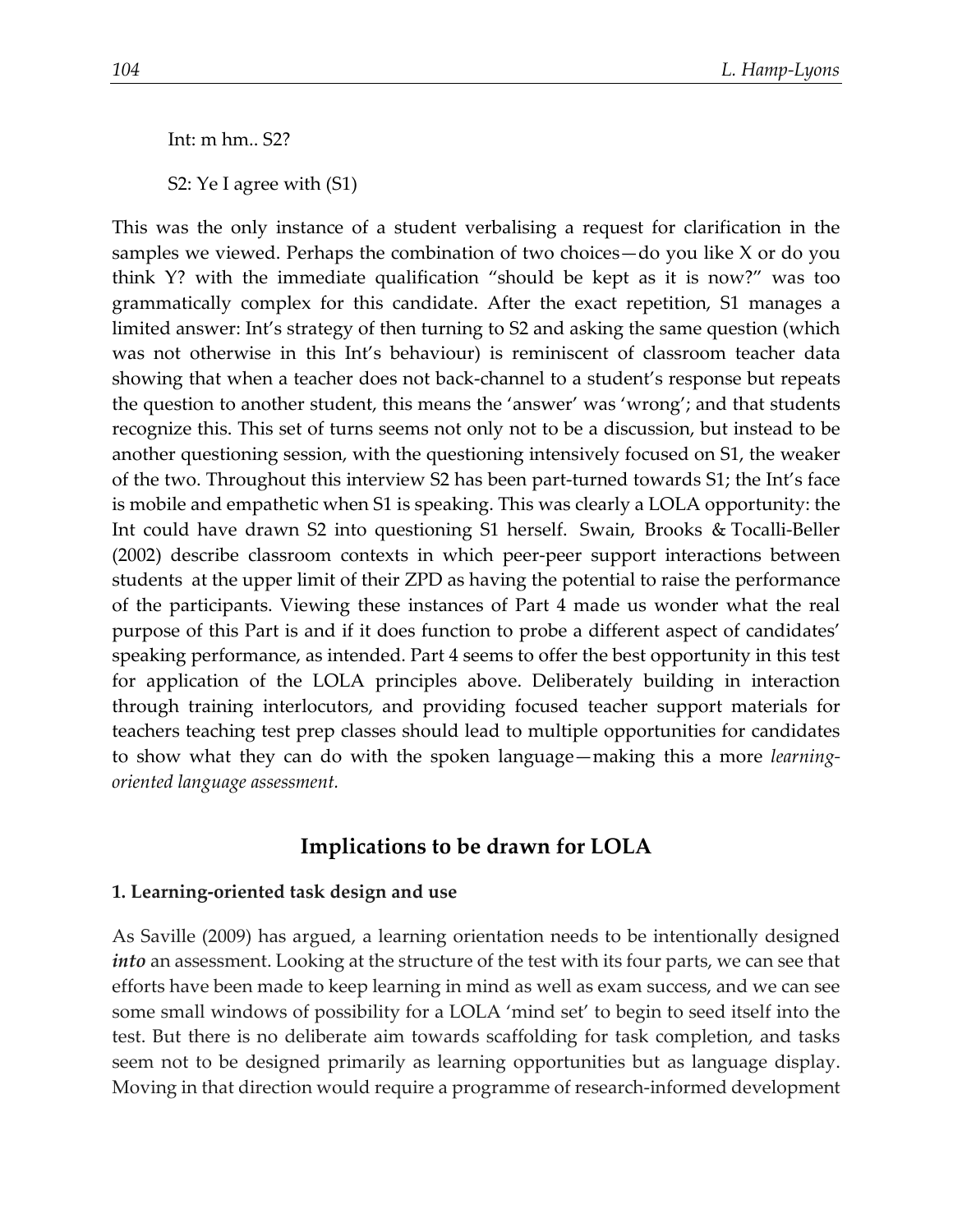built around a willingness to consider changing the way the construct of 'speaking' is currently conceived in the test; test developers/item writers would need re-orientation to help them understand (a) the goals of moving towards LOLA and (b) what these goals look like in practice. With this underpinning, materials to help teachers how to implement LOLA principles in their own classroom test prep tasks would become feasible.

### **2. Learner-involved assessment: Peer and self-assessment opportunities**

There is a rich and substantial literature on peer feedback and self-assessment, and we need to discover the extent to which, in the context of classrooms where Cambridge English Language Assessment examinations are being prepared for, there is evidence of learning being treated as a shared enterprise. LOA elements such as learner autonomy and learning support from peers need to exist in parallel with the collection, selection and submission of evidence of learning. There are indications that Cambridge English Language Assessment is aware this: for example, Galaczi (2013) says: "…our understanding of interactional competence both in the classroom and as a construct underlying tests and assessment scales needs to broaden to include not just interactional features such as topic development organization, **but also listener support strategies and turn-taking management**" (p. 553). These features of dialogue are complex and have been found in a number of studies to be salient to scores. In these videoed speaking test events we observed two moments when a candidate gave small body language signals or under the breath murmurs suggesting an urge to help their co-candidate, but in neither case did they do so. This is, of course, quite unlike co-construction as frequently found in conversation and dyadic interaction (Norton, 2013). Inserting peer- and self-assessment strategies such as listener support into the classroom will begin to provide learners with the tools to engage with each other over something significant—their own performance, and to practice turn-taking, questioning, repair and other important interactional skills in a personally relevant and 'authentic' context. Similarly, finding ways to provide peer feedback during the test, and encourage candidates to self-assess and repair in real time if they can, would make the test more authentic to everyday NNS-NNS or NNS-NS interaction; and would also make the test itself a learning-oriented experience.

## **3. Learning-focused feedback**

The absence of all kinds of feedback in these data was striking, especially when looking for strategies to help teachers and future speaking assessment interlocutors (and trainers) to build some LOLA into the task they have. Examples of interlocutor scaffolding to support learners to complete task are absent in the small dataset we studied.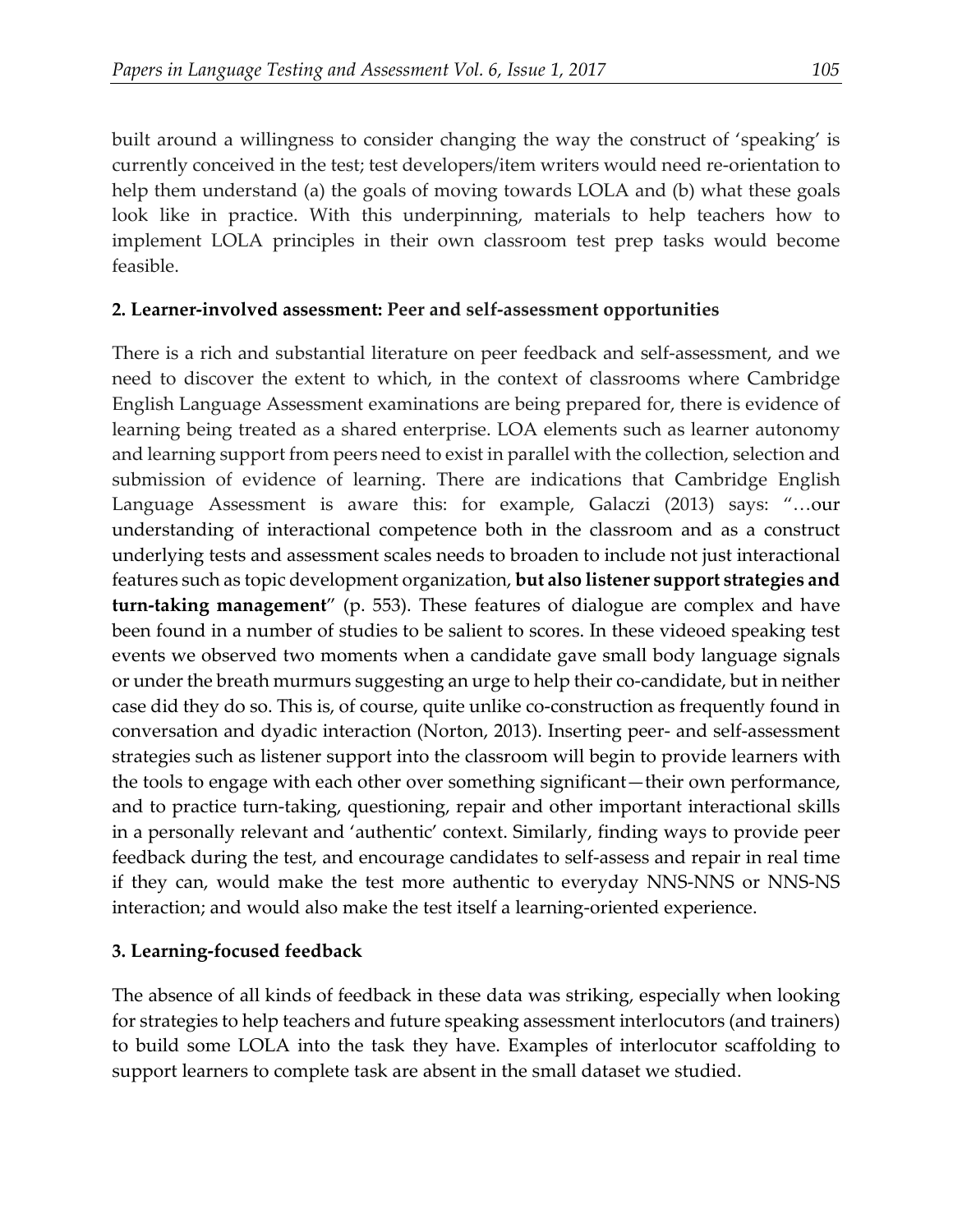We did observe cases where an interlocutor smiled more genuinely/enthusiastically when a candidate said something particularly interesting or amusing, and we may have missed instances because of the use of only one camera in the data. We also observed instances where (to our eyes/ears) the interlocutor revealed a negative response to a candidate turn with a downtoned 'hm', for example. If this is feedback, it is of the most limited kind (and even this is discouraged by the interlocutor frame). Whether this backchannelling was noted by the candidates is a different question.

#### **4. Focus on feed-forward**

This is the LOA principle that seems to be most problematic for the Main Suite exams at present, or at least for the FCE as we have observed it. The suggestion made above, about finding ways to bring peer feedback and self- assessment into the test, apply here also: however, we have not observed any instances of either behaviour in this small study. A step further forward towards a learning orientation in the design of the speaking tests would be the inclusion of opportunities/encouragement for self-repair. The key tools of feed-forward are **scaffolding** and **interactive/exploratory questioning**.

## *Scaffolding*

Possibly the slight slowing of pace by two interlocutors when directly addressing a question or an instruction to (a) candidate(s) is a form of accommodation, but can't be considered scaffolding. In Interview B the conversation flags and is lackluster for half the allotted time of Part 3. Perhaps some contingent scaffolding could have 'jump-started' further ideas and interaction and provided a richer language sample for assessment.

#### *Interactive/exploratory questioning*

In the turns of interlocutors, the dominant forms are direct instructions and direct questions. In contrast, opportunities for candidates to question their interlocutor do not occur. Some of the more complex questions posed by interlocutors closely resemble essay tasks, e.g. 'Would you rather live in a small town or a large city?' Even simple 'why' and 'how' questions would allow for more open responses. Currently, however, there is very little evidence to be found for an intention towards a learning orientation in these FCE data.

## **Discussion**

The limited data we have studied closely has shown a (fairly narrow) range of forms of interaction in the various phases of the test, but essentially no scaffolding and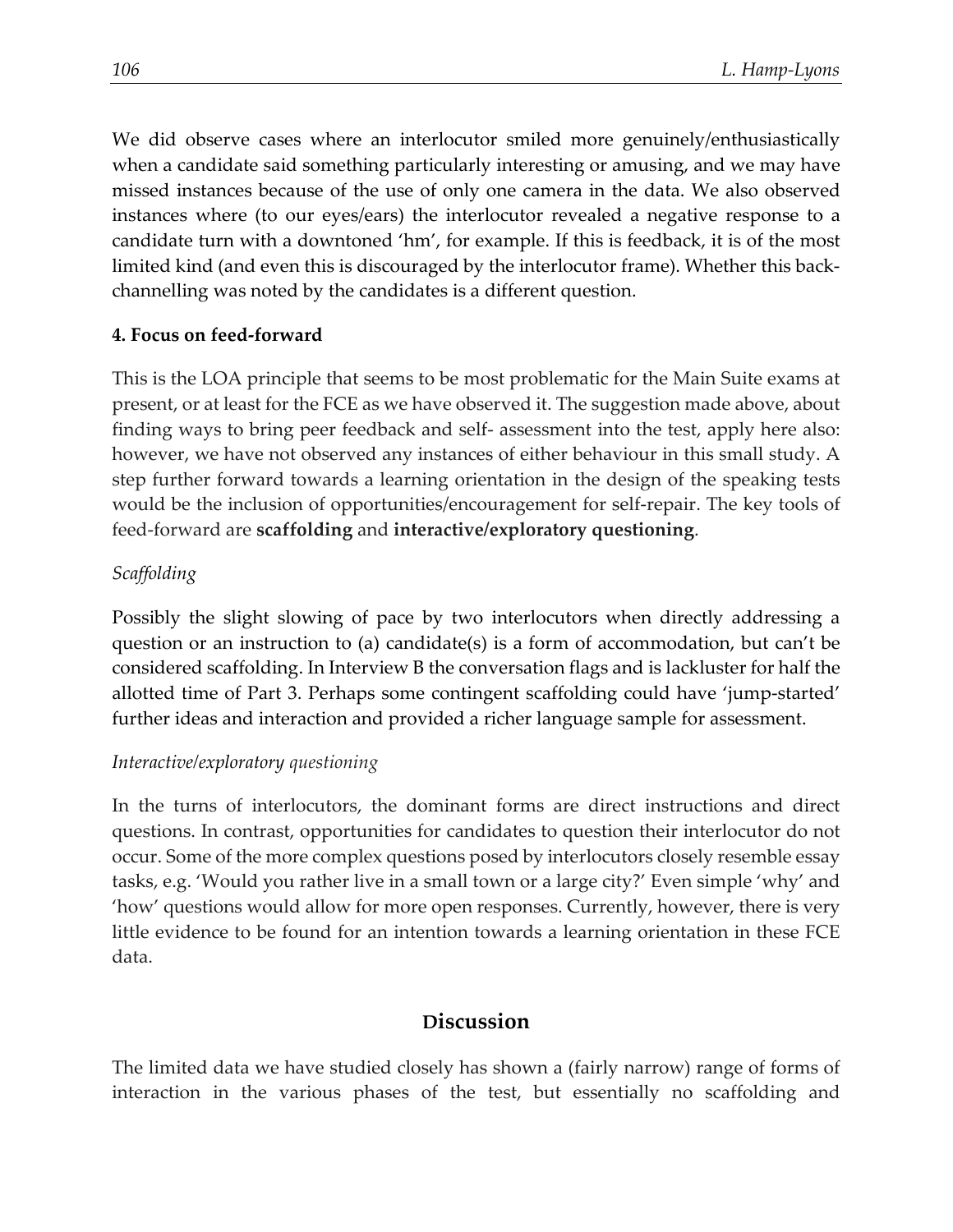predominantly rote questioning throughout. As Carless, Joughin, Liu *et al* (2006) showed, opportunities often exist but may necessitate a shift of paradigm before those opportunities can be perceived and then acted upon. It should also be noted that tests from other testing bodies display quite similar patterns and a common practice of discouraging truly interactive exchange between interlocutor and test-taker(s). What hope is there, then, for LOLA to enter into speaking assessment contexts?

As O'Sullivan & Lu (2006) point out, the strongest factor in explaining candidate performance is the interlocutor. Since the interlocutor manages the interview throughout, we might well hold him or her responsible for the absence of learning opportunities. However, we have clearly seen in the recorded samples that these interlocutors are tied to a restrictive interlocutor frame that prevents them from using the majority of their skills of 'normal' conversation and even their classroom interaction skills. Our reading of the relevant research, both that linked to research on Cambridge tests and more widely, suggests that there are arguments for and against a rigid interlocutor frame. But to move towards speaking assessments that are language learning-oriented, interlocutors will need a professional development programme that will help them expand their questioning repertoire to include LOLA strategies. It is not usual to talk about 'language assessment literacy' in the context of training test raters, but work in this area is now emerging. In the specific context of Cambridge Assessment speaking tests, mention should be made of recent webinars conducted by Hamilton (2012) and Hamilton and Jones (2013) which have reached out to teachers to introduce ideas of learning-oriented assessment to teachers (and researchers) who are particularly interested. Although the Cambridge model is much more test-oriented than the model Hamp-Lyons and Green (2014) have proposed, it is a step in the right direction.

#### **What can teachers do?**

When importance is placed on examination success, this implies pressure on teachers to limit content to reflect test task characteristics. In the case of the FCE Speaking paper, this would appear to involve influences on such classroom activities as timing – the use of brief timed discussions, short impromptu presentations – input – use of paired photographs – and topics – predetermined, non-specialist, inoffensive and internationally accessible: i.e., on the demands of the test tasks rather than on authentic tasks tied to locally relevant learning goals. It is expected that there will be an influence from the test criteria onto the kinds of language and interaction strategies that will be valued and encouraged in the classroom. Again, there is much in the Cambridge English assessment criteria that is essential for communication beyond the test event. Accurate use of a range of language, organisation of ideas, clear pronunciation and effective turn taking are all prerequisites for effective communication. On the other hand, there are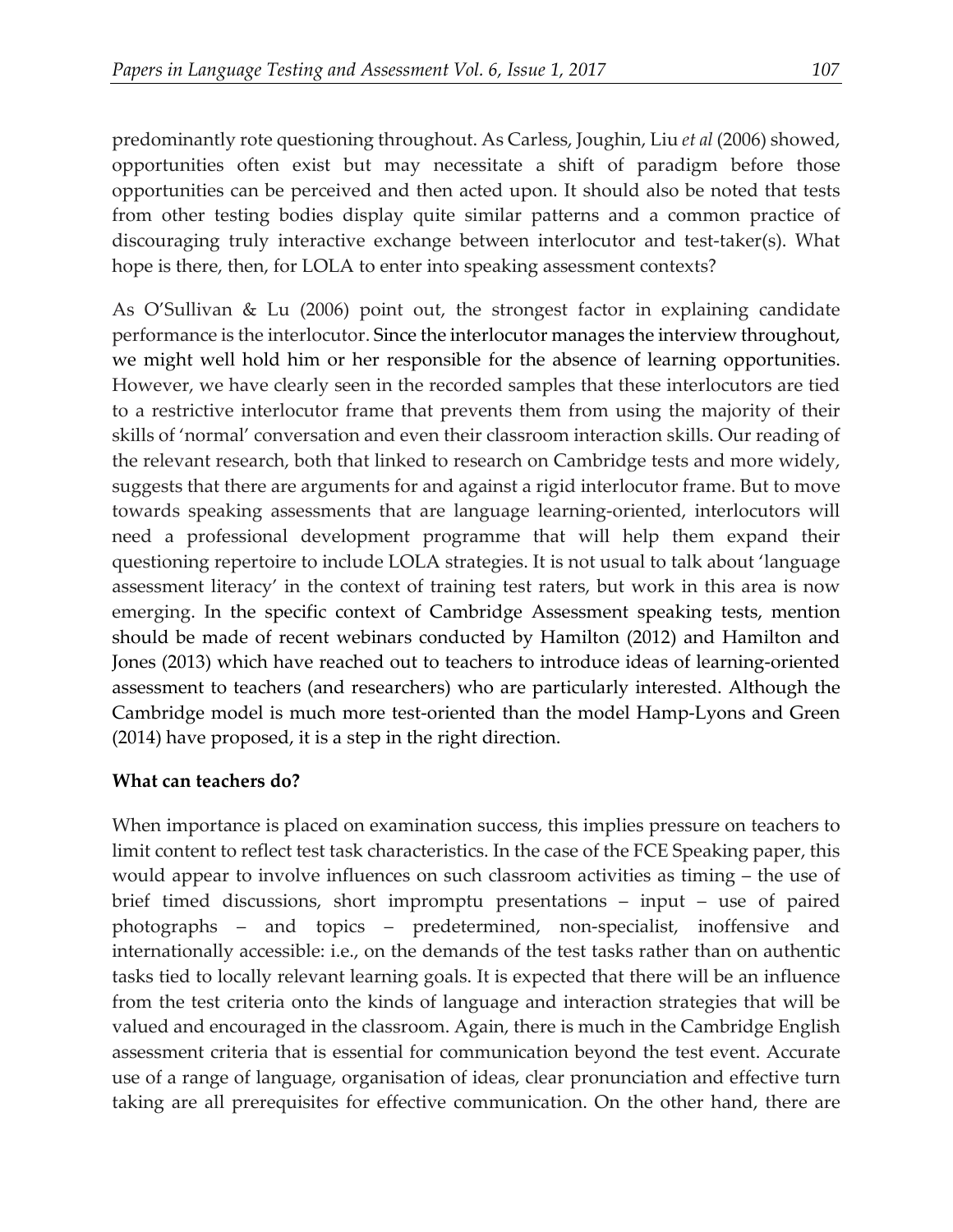aspects of the test interaction that may not generalise equally well. Learners are likely to learn little from the test about the pragmatics of service encounters or personal tutorials or other real-world interactions. The scripted interviewer role restricts the kinds of help that the test taker can request and limits responsive listening on the part of the examiner. These elements, which are not significant in genuine interaction, are areas that could well be revised or replaced with consciously language learning-oriented tasks and criteria.

Clearly, introducing a genuine learning orientation into a speaking exams is difficult and probably implies a long-term agenda with several smaller stages of change along the way, but it seems clear that the role of the interlocutor is absolutely key. Following are a few ideas for ways to bring a greater LOLA emphasis into contexts such as the large-scale speaking test this study has discussed.

#### **Redefining the role of the Interlocutor**

There may be a valuable role for judiciously-timed scaffolding in the warm-up stages of speaking tests, through back-channelling, contingent questioning and sometimes more expert diagnostic probing of the kinds that are for many teachers a near-natural skill. For example, in these Cambridge: First samples, we observed opportunities for interlocutorcandidate(s) in Part 1 through better topic management by interlocutors. Part 2 (the 'long turn') is the most artificial stage of the test: it shows fewest problems in interlocutor behaviours, but it offers least in the way of opportunities for LOA. Task re-design could support interlocutors in making clear to candidates that something more than desultory description is expected, and this could be brought home to them by probing questions, since genuine questioning is a key element in LOLA. Part 3, the ''collaborative' task, has considerable potential for a learning orientation to be designed-in, and could be made somewhat authentic given its relative similarity to a group project in typical undergraduate and graduate university courses; Part 4 is labeled 'discussion' but at best it significantly under-represents the construct of a discussion. Taking the interlocutor out of the frame would free up the potential for candidates' co-construction of language to solve a problem or perform a task and would thus provide a different perspective on candidates' skills.

#### **Create clear opportunities for learner involvement**

One of the defining features of learning-oriented assessment is its insistence on involving learners in the process of assessment. Learners should be helped to build an understanding of the criteria by which performance is judged, develop, through supported practice, the ability to assess their own work and the work of others, and take lessons from these processes to improve their own performance. The LOLA principles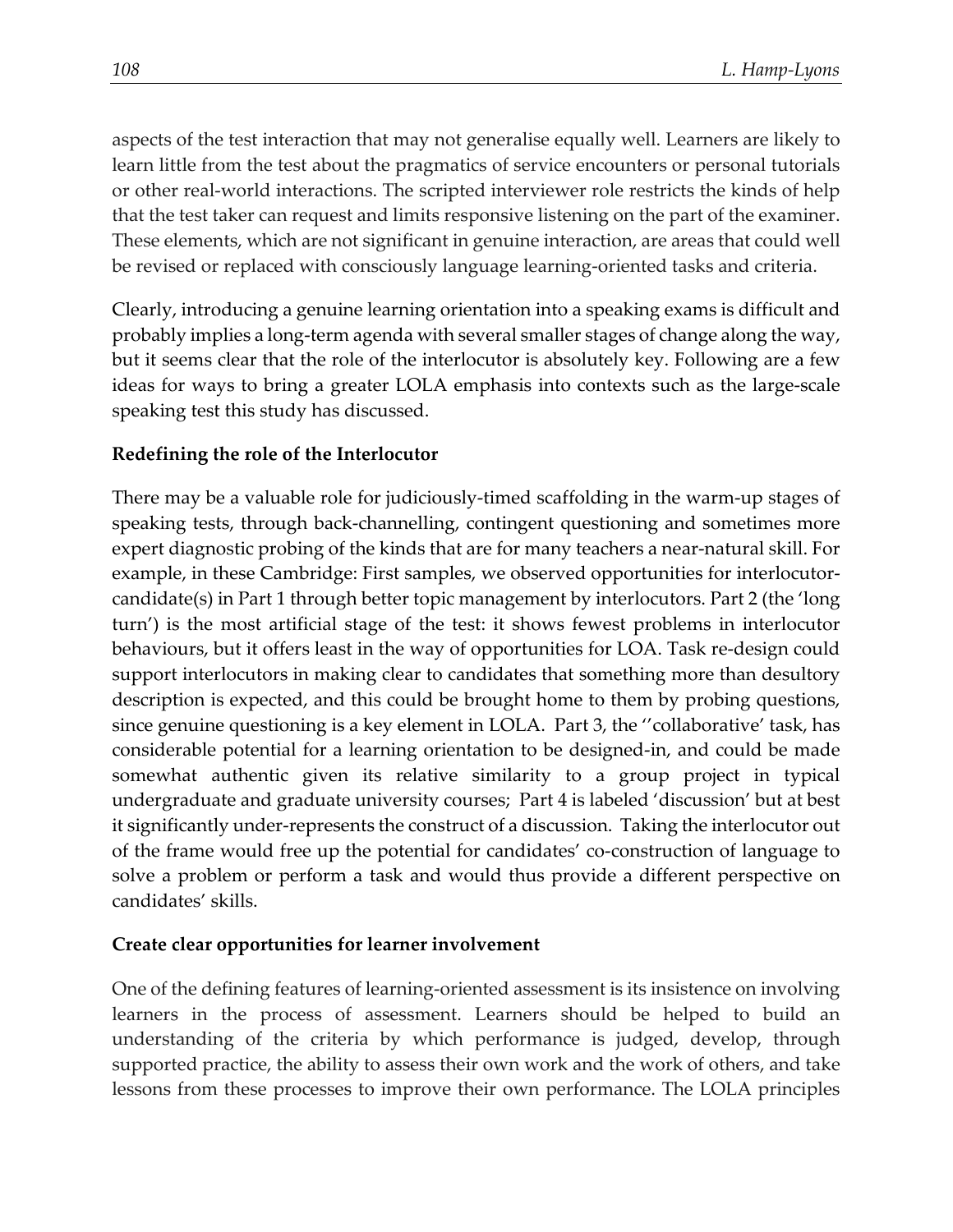suggest that candidate-focused criteria and materials for understanding performances will be valuable and should include opportunities for learners to practice self-assessing and obtaining feedback—there is an important role here for the greater exploitation of many of the new developments in educational technology. Giving and getting peer feedback could be a part of the speaking test itself, and would bring out different facets of performance.

#### **Some conclusions**

This study has found that the key to successful LOLA in practice will be the training and monitoring of the performance of interlocutors. This is a key element for LOLA as a newly-emerging area of language assessment literacy, since we have only recently begun to understood just how critical the interlocutor role in speaking assessments. The other essential component is to provide opportunities for teachers who prepare students for this or other speaking tests to attend seminars/webinars on LOLA in practice, and for materials on test agency websites to go through regular updating to enable teachers to upgrade their own LOLA skills and methods.

#### **References**

- Andrews, S., M. Clarke & C. Callahan. (2008, December). *Integrating assessment and learning in task design through activity theory.* Downloaded from http://web.hku.hk/~sbapro/doc/SBA\_and\_task\_design-Dec\_2008.ppt
- Black, P., C. Harrison, C. Lee, B. Marshall & D. Wiliam. (2003). *Assessment for Learning: Putting It into Practice* (Buckingham, U.K: Open University Press.
- Black, P. & D. Wiliam. (1998). Assessment and classroom learning. *Assessment in Education: Principles, Policy and Practice, 5*, 1: 7-74.
- Brooks, L. (2009). Interacting in pairs in a test of oral proficiency: Co-constructing a better performance. *Language Testing, 26,* 3: 341-366**.**
- Brown, A. & L. Taylor. (2006, November). A worldwide survey of examiners' views and experience of the revised IELTS Speaking Test. Cambridge Research Notes, 2: 14- 18.
- Carless, D. (2003, November). Learning-oriented assessment. In *Evaluation and Assessment Conference, University of South Australia, Adelaide* (Vol. 25).
- Carless, D. (2007). Learning-oriented assessment: conceptual basis and practical implications, *Innovations in Education and Teaching International, 44*, 1: 57-66.
- Carless, D., Joughin, G., Liu, N. F. and associates (2006). *How assessment supports learning: learning-oriented assessment in Action.* Hong Kong, Hong Kong University Press.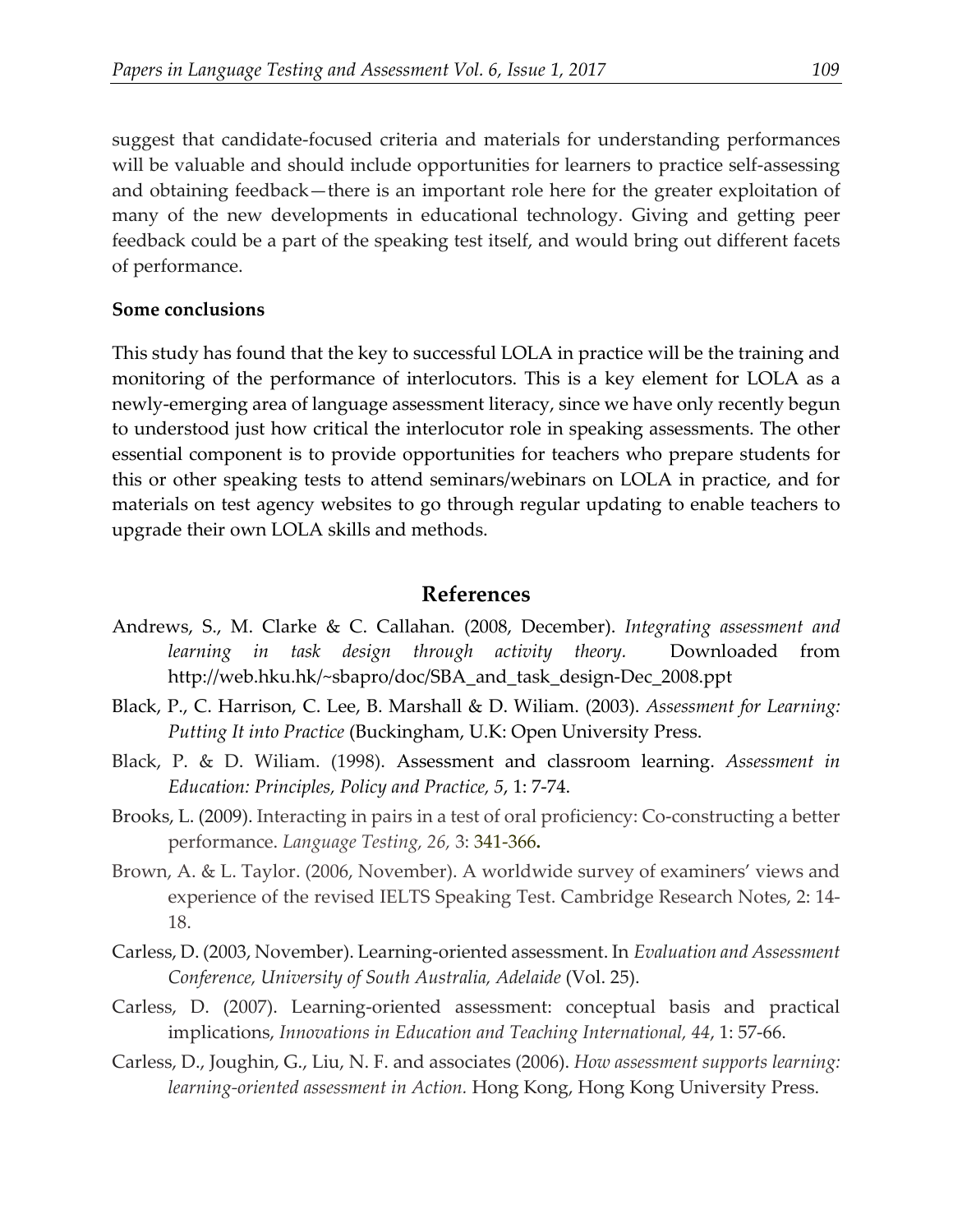- Duncan, N. (2007). 'Feed-forward': Improving students' use of tutors' comments. *Assessment & Evaluation in Higher Education*, *32*, 3: 271-283.
- Galaczi, E. (2008). Peer-peer interaction in a speaking test: The case of the First Certificate in English. *Language Assessment Quarterly, 5*, 2: 89-119.
- Galaczi, E. (2013). Interactional competence across proficiency levels: How do learners manage interaction in paired speaking tests? *Applied Linguistics 34,* 5: 553-574.
- Hamilton, M. (2012). *Learning Oriented Assessment: Integrating assessment with learning*. Cambridge Assessment webinar for teachers.
- Hamilton, M. & N. Jones. (2013). How can assessment support learning? A learningoriented approach. Downloaded 1 December 2016 from https://www.youtube.com/watch?v=UtSeNH9PvHw
- Hamp-Lyons, L. (2007). The impact of testing practices on teaching. In *International handbook of English language teaching* (pp. 487-504). Springer.
- Hamp-Lyons, L. & A. Green. (2014). Applying a concept model of learning-oriented language assessment to a large-scale speaking test. Report submitted to Cambridge Assessment (January).
- Hamp-Lyons, L. & N. Tavares. (2011). Interactive assessment: A dialogic and collaborative approach to assessing learners' oral language. In D. Tsagari & I. Csepes (Eds.) *Classroom-based language assessment* (pp. 29-46). Frankfurt: Peter Lang.
- Kleinke, C. L. (1986). Gaze and eye contact: A research review. *Psychological Bulletin, 100*, 1: 78-100.
- Lazaraton, A. (2002). *A qualitative approach to the validation of oral language tests*. SiLT 14. Cambridge: UCLES/CUP.
- Mak, P. (forthcoming). Exploring EFL Elementary Students' Views about a Writing Feedback Innovation.
- Nakatsuhara, F. (2008). Inter-interviewer variation in oral interview tests. *ELT Journal 62, 3: 266-275*.
- Nakatsuhara, F. (2009). *Conversational styles in group oral interaction: How is the conversation co-created*? Unpublished PhD: University of Exeter.
- Norton, J. (2013). Performing identities in speaking tests: co-construction revisited. *LAQ 10*, 3: 309-330.
- O'Sullivan, B. & Lu, Y. (2006). The impact on candidate language of examiner deviation from a set interlocutor frame in the IELTS Speaking Test. In P. McGovern and S. Walsh (Eds.) *IELTS Research Reports, Vol. 6*: 91-117.
- Ross, S. (1992). Accommodative questions in oral proficiency interviews. Language Testing 9, 2: 173-186.